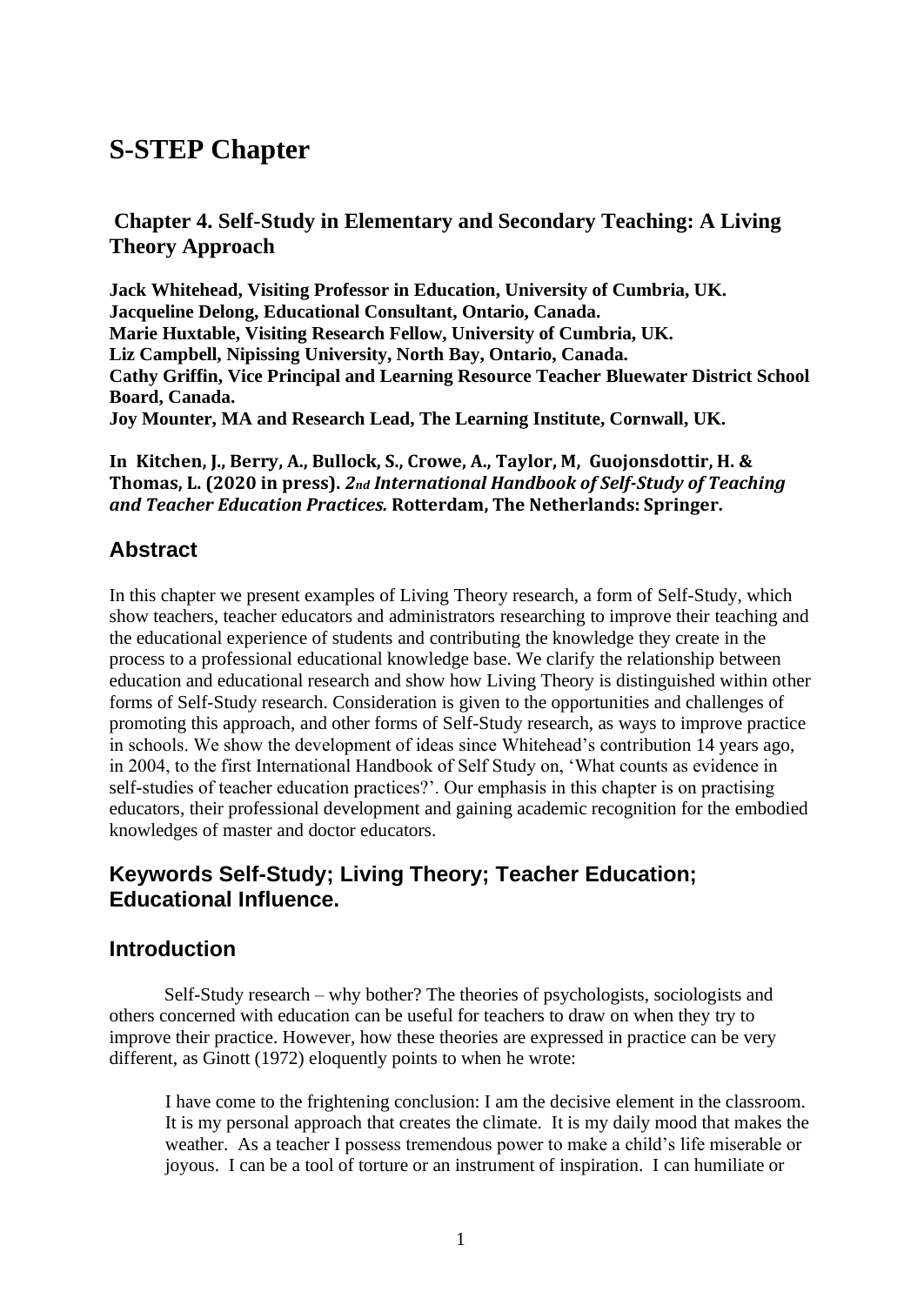humour, hurt or heal. In all situations it is my response that decides whether a crisis will be escalated or de-escalated, a child humanised or dehumanised. (p. 15 and 16)

As the decisive element in the classroom we believe it is a professional responsibility of teachers to engage in a form of Self-Study research to ensure they are creating an energizing, life-affirming educational climate where learning and learners can thrive rather than simply survive. The purpose of Self-Study research is not to pump up the ego of a selfserving self but to research the self that is trying to contribute to the knowledge-base of teaching and learning.

Why **Living Theory** research? We believe that what distinguishes a teacher as a professional educator is that they continuously research their practice to improve their educational influences in their own learning and in the learning of their students and contribute to the evolution of an educational knowledge base. We believe teachers can do this by researching their practice, integrating insights drawn from critically and creatively engaging with the knowledge of others, and holding themselves accountable by contributing the validated knowledge they generate to the growth of an educational knowledge base. We recognize that there are a variety of ways in which teachers can study themselves and their practices. In Narrative Inquiry, for example, researchers use narrative to help them create meaning in what they are doing; in Auto-ethnography, researchers focus on the implications of cultural influences in their practice and understandings.

Researchers can also focus on Action Research which can include different schools of thought such as a Critical Theory school of Action Research. This gives priority to understanding the political, economic and cultural influences in their Self-Study researchers practice and understandings. Living Theory researchers include insights from these different approaches to improve what they are doing. What particularly distinguishes Living Theory research from other forms of Self-Study is the generation of an evidence-based explanation of educational influence in learning. The explanations include the clarification of their ontological and relational life-enhancing values. These are the values that give meaning and purpose to their lives and form their explanatory principles of their educational influences in learning and the standards by which they hold themselves accountable as professional educators.

## *Relationship of authors*

We have researched for many years, both individually and collaboratively, in the UK (United Kingdom), Canada and other settings, as students and supervisors engaged in masters, doctoral, post-masters and post-doctoral inquiries. Here we focus on our Self-Study research made public in international conferences, such as that reported in the Conference Proceedings of the S-STEP Conferences (Castle, 1-11), the American Educational Research Association (AERA), and international journals, such as the *Educational Journal of Living Theories* (EJOLTs). We are particularly concerned to share the growth of our educational knowledge since the publication of the first *International Handbook.* (Loughran et al, 2004)

## *Central points that will be covered*

The Self-Study research we introduce in this chapter is focused on two distinct but related concepts of 'practice': the first is improving educational influences in learning in elementary and secondary schools; the second is contributing to the professional knowledge base of education. Our contributions are made through the **academic legitimation** and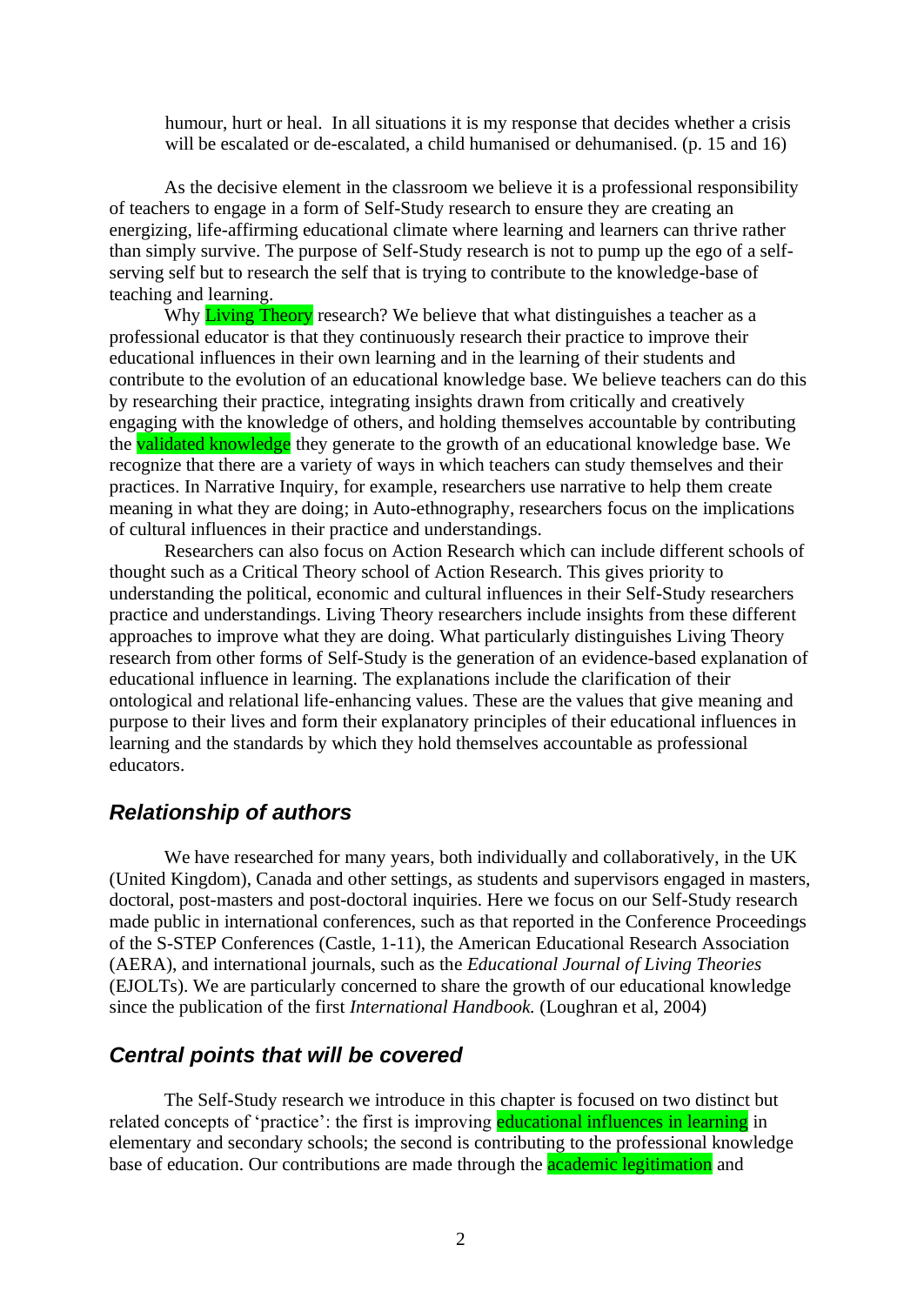validation in the Academy of the embodied knowledge of others and ourselves as educators and through making public our research in conference presentations and journal publications; for example, the masters degrees of Griffin (2011) and Mounter (2012, 2006) that focus on improving and explaining their practices in primary schools. Campbell's (2011) masters degree is focused on her teaching in a secondary school.

In her doctoral research program, Mounter is exploring the implications of asking, researching and answering her question, 'How can I (do I) contribute to the creation and enhancement of the educational influences of a **community of learners**, supporting each other and their own development? In her doctoral inquiry Campbell includes 'being loved into learning' as an original explanatory principle and living standard of judgment in her contribution to knowledge. Delong's and Whitehead's post-doctoral inquiries include their research with Griffin and Campbell in the 2015 conference of the Action Research Network of the Americas in Toronto on, 'Improving Practice with Living Theory Research in Living-Cultures-Of-Inquiry' (Whitehead et al., 2015). Huxtable and Whitehead's post-doctoral Self-Study inquiries include their research into the creation of a professional of educators with the living-theories of master and doctor educators (Whitehead & Huxtable, 2016).

The growth since 2004 in our educational knowledge, as Living Theory Self-Study researchers, has developed from an evolving understanding of self that is relational and dynamic and influenced by the sociohistorical and sociocultural influences in our practices and understandings. Having gained academic accreditation in higher education for making public our embodied knowledges as teachers, teacher educators and professional educational practitioners, the growth in our educational knowledge is now focused on researching our contributions to the social movement of Self-Study researchers that is enhancing the flow of values and understandings that carry hope for the flourishing of humanity. This commitment to evolving understanding can be seen in the conclusion to the 2004 Handbook contribution:

I am hopeful that the next ten years will show an extension of the dialogic influence of s-step researchers in contributing to the future of humanity. I am hopeful that this contribution will continue to focus on improving the quality of each s-step researcher's influence on his or her own learning and on improving students' learning. Finally, I am hopeful, given the evidence of the last ten years, that the evidence will show that we have continued to improve our contributions to the education of social formations as we contribute to the growth of educational knowledge through our selfstudies of our teacher-education practices and our practices as global citizens. (Whitehead, 2004, p. 902)

The evolving understandings also include our use of digital visual data and validation methods to clarify and communicate the meanings of the embodied expressions of our ontological and relational values that we use in our explanations of our educational influences as Self-Study researchers. Our research to improve, understand and explain practice has focused on **enhancing educational influences** in our own learning, in the learning of students, pupils and colleagues, and in the learning of the social formations that are the context of our practice and understanding. Whitehead (1989) coined the term living-educational-theories (sometimes expressed as living-theories) for such valid explanations of educational influence in learning.

## *How the chapter is organized*

In this chapter, we have written as 'we' when we have common understandings about Self-Study. Individuals are recognized by name when they are speaking about their own Self-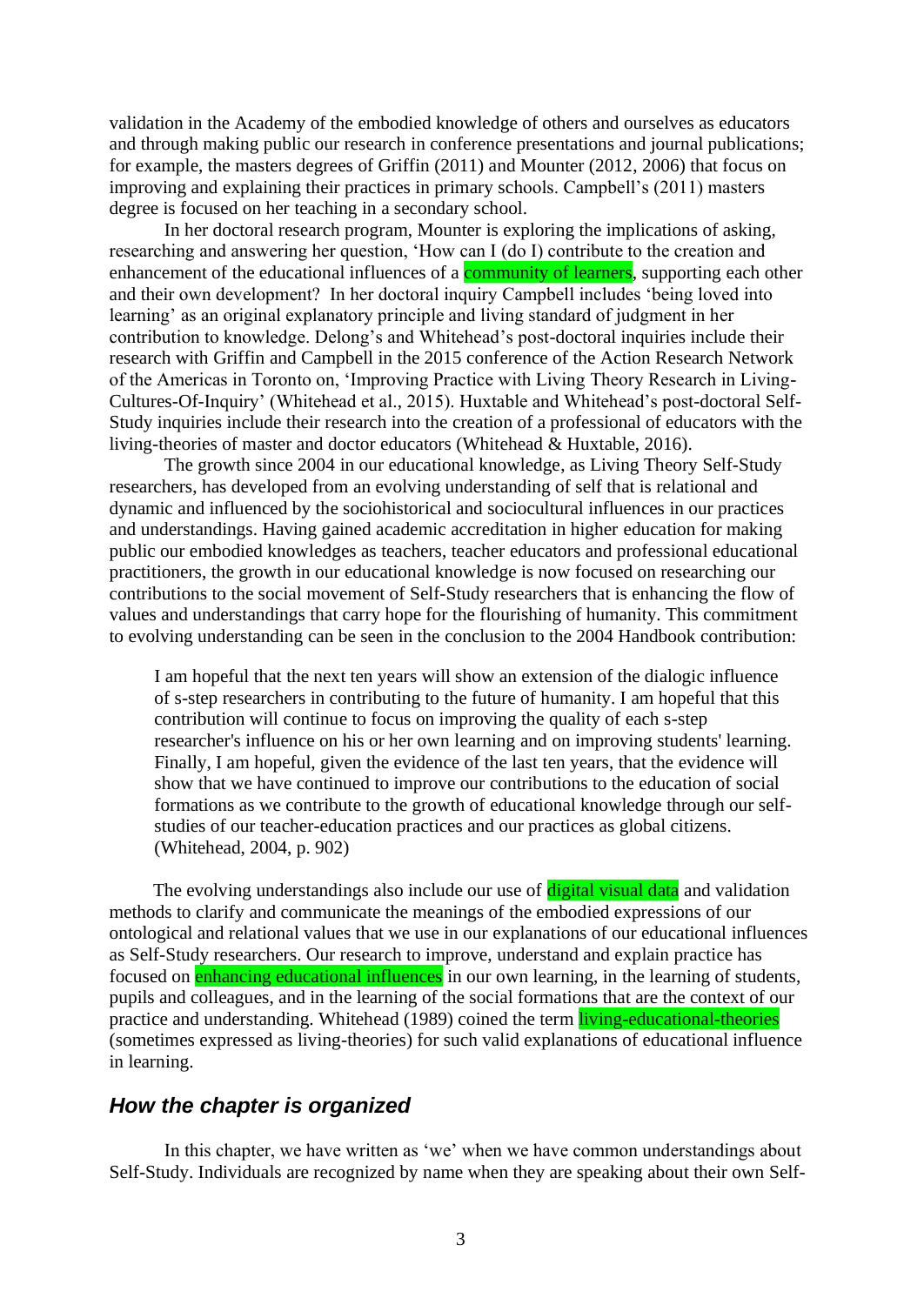Study and living-theory. It is important to us to keep the voice of each researcher clear and strong in the text you are reading. From now on in the text we refer to ourselves as Jack, Jackie, Marie, Liz, Cathy and Joy. This is consistent with our relationships. For others we keep to the usual academic tradition of using surnames. When referring to our academic publications we keep to the academic tradition.

The chapter is organized as follows:

- Living Theory research: Its nature and examples of how and why it 'works' for us including our data sources, means of analysis, and validation methods.
- Self-Study, Self-Study of Teacher Education Practices (S-STEP) and Living Theory research
- The value, opportunities and challenges of Self-Study research in schools
- How we differentiate between education and educational research, why that is important and the role of academic literature in our theorizing and research.
- Our contributions to a professional knowledge base of teaching and learning and what we learned from the opportunities and challenges along the way.
- Our ways forward to contribute to a flourishing of humanity as global citizens.
- Concluding thoughts and next steps.

To begin, we clarify the nature of Living Theory research, the relationship to other forms of Self-Study research and the ways in which we have been engaged in the creation of our own living-educational-theories.

# **Living Theory research: Its nature and examples of how and why it 'works' for us**

In this part of the chapter, we clarify Living Theory research as a particular form of Self-Study that generates living-educational-theories. We relate Living Theory to other forms of Self-Study. We then illustrate the implications for teachers and other professional educational-practitioners from our Self-Study research.

# *Nature of Living Theory*

The nature of our Living Theory research is that it is characterized by our inclusion of 'I' as a living contradiction in inquiries of the kind, 'How do I improve what I am doing?' When we feel we are not living our values as fully as we desire in our practice we have frequently used action-reflection cycles to help us progress. We imagine ways forward and choose one on which to take action in an action plan. We act and gather data to enable us to make a judgment on the effectiveness of our actions in living our values as fully as possible. We evaluate the educational influences of our actions.

As educational researchers, we submit our explanations to public scrutiny in our classrooms with our students, in professional development sessions, at conference presentations and in our publications and in validation groups. In validation groups we ask participants to test the validity of our explanations and to help us to strengthen the comprehensibility, the evidence-base of our assertions, our sociohistorical and sociocultural understandings and our authenticity in living our values as fully as possible. We give more details later in the chapter.

Another of the distinguishing characteristics of our Living Theory research is that our explanations include the relational and ontological **humanitarian values** we use to give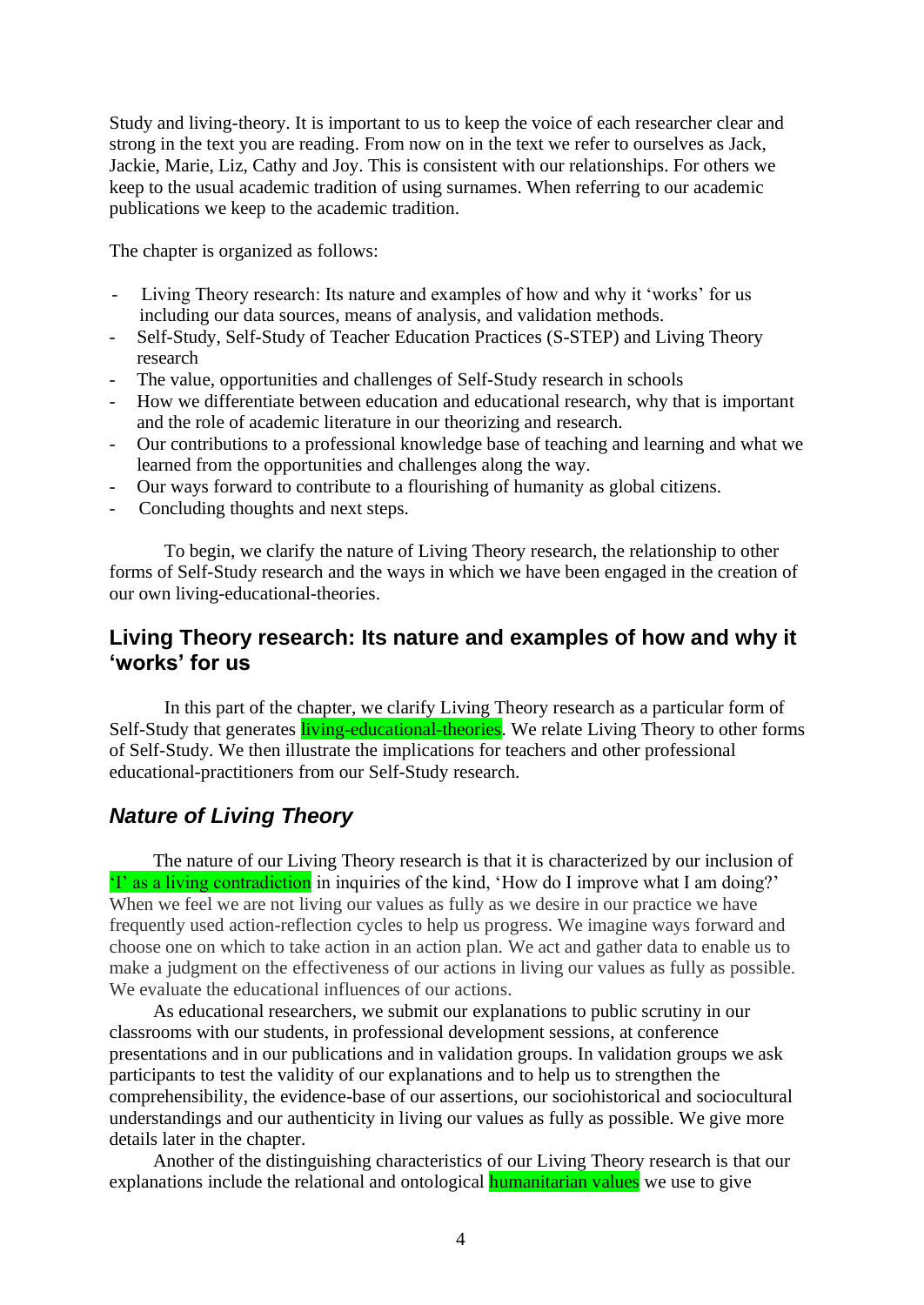meaning and purpose to our lives, as explanatory principles and living (Laidlaw, 1996) standards of judgment in our explanations. We have all experienced at times the limitations of printed-text communications to carry the meanings of our embodied expressions of our values. Hence, we have all used digital visual data, to clarify and communicate the meanings of our values in the course of their emergence in our inquiries into improving our practice.

In developing our explanations of educational influence, we are identifying our practices as those of global citizens. We are meaning this in the sense that we belong to and are contributing to a global community of Living Theory researchers. Some of these contributions can be seen in:

i) The 2015 Town Hall Meeting of the Action Research Network of the Americas (ARNA) Conference in Toronto (Delong, 2015);

ii) A workshop on Living Theories in the 2017 ARNA Conference Cartagena (Whitehead, 2017)

iii) A keynote and workshop (Delong, 2018) at the 2018 Action Learning Action Research Association Conference in Vermont, USA, with the theme of 'The Action Learning Action Research Legacy for Transforming Social Change: Individuals, Professionals, and Communities' Developments, Organizational Advancements, and Global Initiatives' (Tetteh, 2017).

## *Data Sources*

The primary data sources are the **embodied knowledges** of practitioner-researchers and the related traditional theories of others. When a practitioner-researcher creates and shares a report of their educational learning, this report can then become data for the next explanation of their educational influences in on-going cycles of research. As Self-Study researchers seek to understand the sociohistorical and sociocultural influences in their own learning, they can use data from the most advanced social theories of the day. The data gathered includes any data that might be useful in an inquiry of the kind, 'How do I improve what I am doing?' It can include traditional observation schedules and interviews, as well as, quantitative data, such as test scores. It can also include digital visual data and data from audio-tapes and transcripts of conversations, art works and performances in dance and music. In producing an evidence-based validated explanation of educational influence it is crucial to understand how the data can be analyzed and the explanations validated.

## *Means of Analysis*

Analysis of data is closely related to the purpose of a Self-Study inquiry. In this Self-Study research the purpose is focused on understanding, improving and explaining teacher educational practices. We believe that a central purpose of teacher-education is to enhance the educational influences of a teacher in their own and their pupils' learning. Hence our focus is on explaining this influence. This involves the analysis of data in relation to the generation and testing of explanations of educational influences in learning. At the heart of our explanations of *educational* influence are the relational and ontological-embodied humanitarian values we use to give meaning and purpose to our lives as educators. The embodied expressions of the meanings of these values are clarified through our research and our analysis of visual data from our practice in which we clarify and communicate the meanings of our values in the course of their emergence in practice. We believe it worth emphasizing that you may need to engage with our analyses of our multi-media texts in order to comprehend our meanings. Mounter's (2008a) analysis of her educational influences with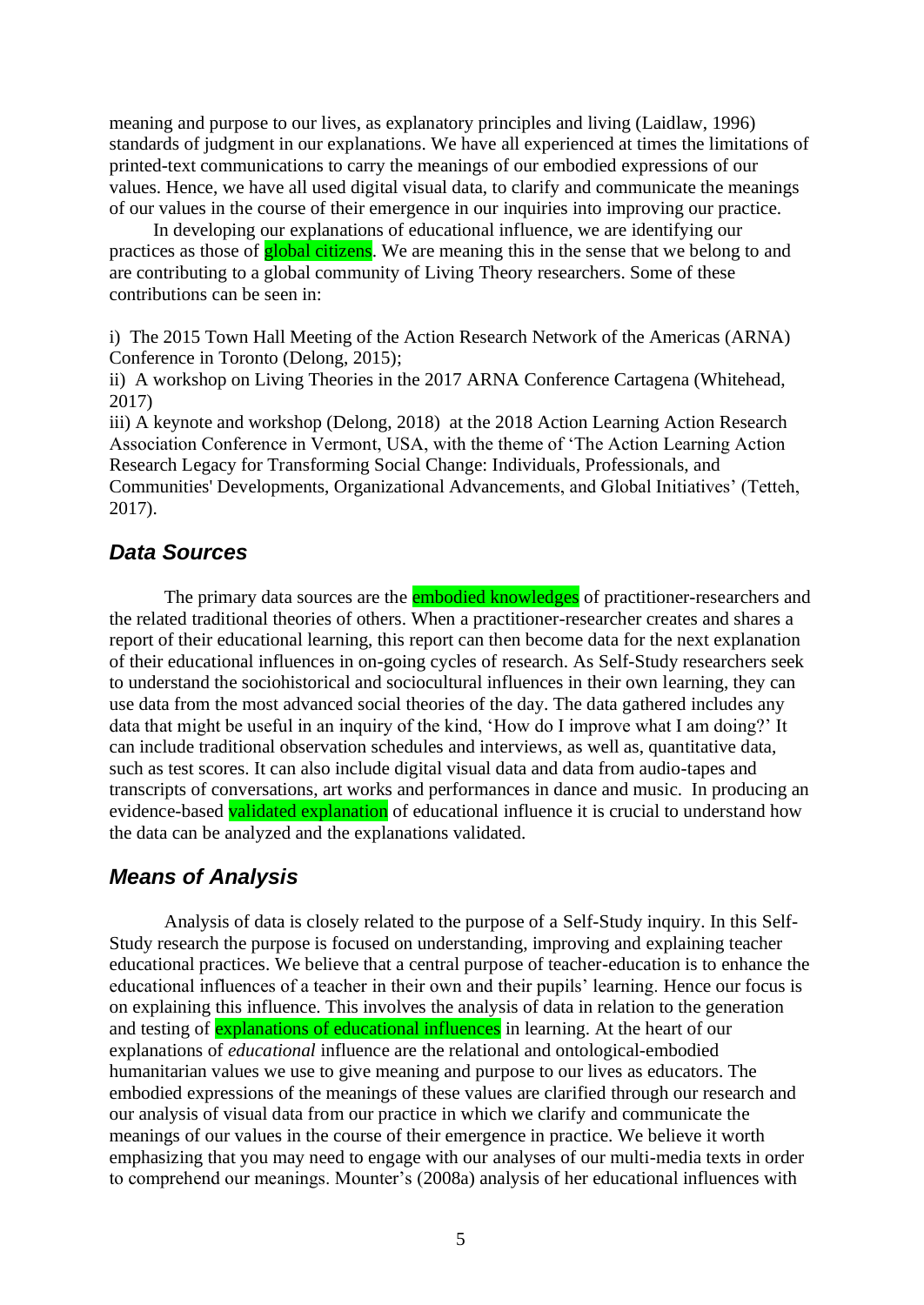6-year-old pupils in, 'Can children carry out action research about learning, creating their own learning theory?' is a valuable source of this form of learning.

We want to be very clear about the significance of including visual evidence from the Self-Study researcher's own practice in an explanation of educational influence. Living Educational Theory research has been extended considerably by developing methods for collecting and analyzing digital video data. These analyses include the clarification and communication of the meanings of the embodied expressions of ontological and relational values that individuals use to give meaning and purpose to their lives. The analyses include the use of multimedia formats to communicate the knowledge created. They are made public in journals published online that accept the inclusion of digital visual data, such as Educational Journal of Living Theories (EJOLTS, 2000-2018).

In our understandings of the sociology of absences (de Sousa Santos, 2014) we are seeing the logic and language used in Western Academic traditions, especially in printed-text based books and journals, as potentially limiting and distorting the valid representations of the practices and knowledges of the educational influences of Self-Study researchers. An example of multi-media analysis of data, in explanations of influence can be found in Campbell, Delong, Griffin and Whitehead's (2013) 'Introduction [to living theory action](http://ejolts.net/node/211)  [research in a culture of inquiry transforms learning in elementary, high school and](http://ejolts.net/node/211)  [postgraduate settings'](http://ejolts.net/node/211). Another example is in the account by Huxtable of her educational practice. It includes her concern with enhancing children's and young persons' abilities to learn to live a loving, satisfying, productive and worthwhile life for themselves and others. In particular, we point to Huxtable's (2012) analysis of her educational influences in her inquiry, 'How do I Evolve Living-Educational-Theory Praxis in Living-boundaries?'

As Self-Study researchers, who are generating and sharing their living-educationaltheories, we wish to avoid the criticisms that have often been made of Self-Study researchers: that the research lacks validity and rigour as it is merely subjective and anecdotal. We believe that we have avoided such criticism through the use of a rigorous process of validation.

## *Validation methods*

At the heart of our validation methods is the recognition of Popper's point that objectivity is grounded in intersubjective criticism and that we can enhance the validity of explanations through the mutual rational controls of critical discussion (Popper, 1975, p. 44). Therefore, we establish validation groups of between three to eight peers to help to test the validity of our claims to knowledge and to strengthen the validity of our explanations through the exercise of critical discussion. We ask the members of a validation group to include in their responses to the following four questions that have been influenced by Habermas' (1976, pp. 2-3) ideas on communication and the future of society.

- 1) How could I enhance the comprehensibility of my explanation?
- 2) How could I strengthen the evidence I use to justify my assertions?
- 3) How could I deepen and extend my sociohistorical and sociocultural understandings of their influence in my practice and explanation?
- 4) How could I enhance the authenticity of my explanation in the sense of showing that I am living as fully as I can the relational and ontological values I claim to be using to give meaning and purpose to my life.

In the next section we make a distinction between Self-Study, S-STEP and Living Theory research. We go on to explain our choice of Living Theory and how a new teacherresearcher might engage in Self-Study.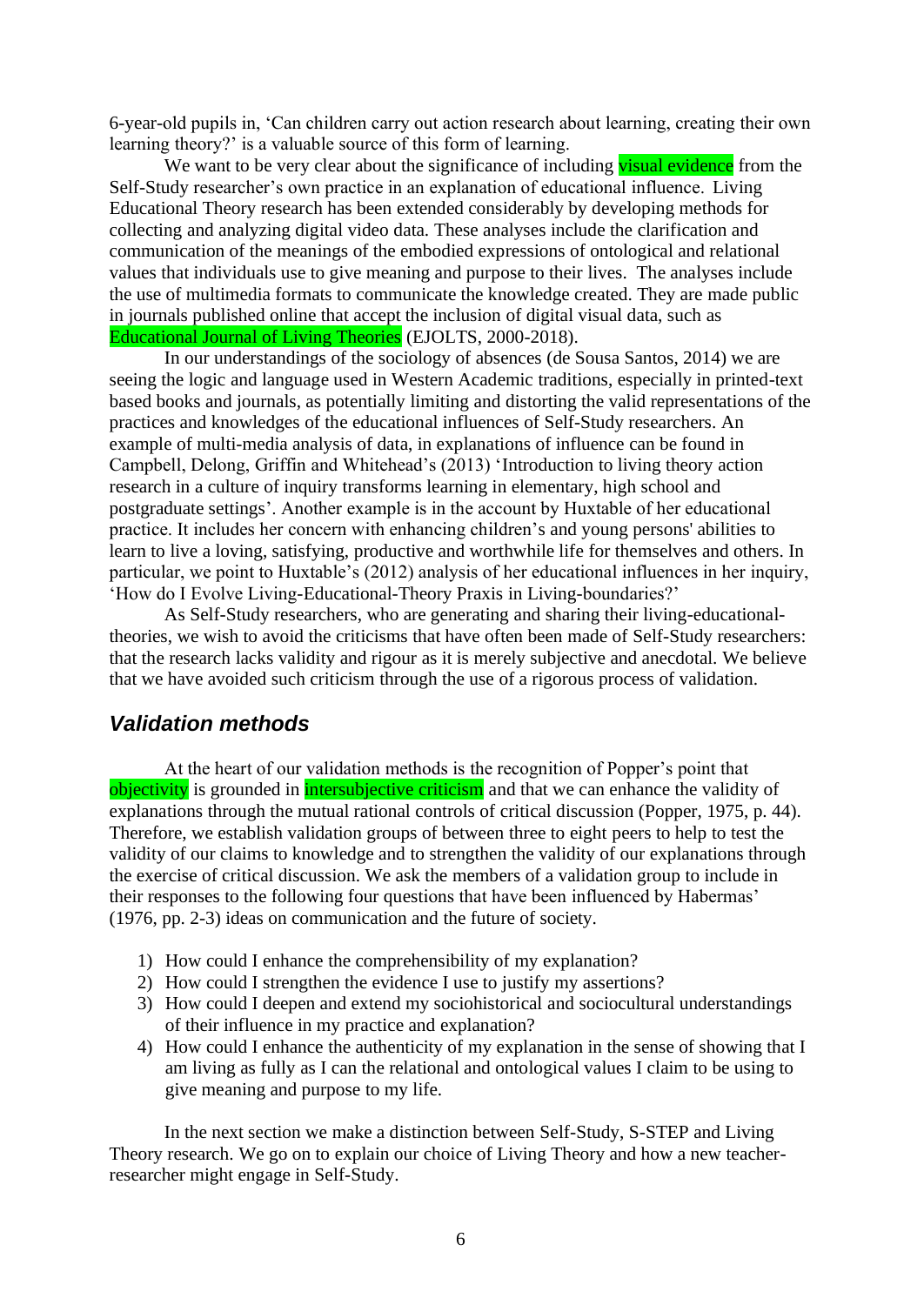# *Self-Study, Self-Study of Teacher Education Practice and Living Theory research*

We make a clear distinction between Self-Study, Self-Study of Teacher Education Practice (S-STEP) and Living Theory research. Self-Study is a broad term that can include the study of self in a wide range of contexts that are not contained within the boundaries of education. All S-STEP research is by definition a Self-Study and is contained by the boundary of 'teacher education practice'. Living Theory research is a form of Self-Study. What distinguishes Living Theory research from other forms of Self-Study is the 'self' that is studied and the purpose. For example, self-studies can be carried out within many different perspectives, such as those of Adler, Freud and Jung. Some S-STEP researchers, in researching their educational practice do so through a Living Theory perspective, such as Farrell (2012). Not all Self-Study is contained by the boundary of an explanation of educational influences in one's own learning, the learning of others and the learning of social formations, as in Living Theory research.

We also draw a distinction between S-STEP research and Living Theory research. S-STEP was established in 1993 as a Special Interest Group of the American Educational Research Association by a group which included Whitehead. Since then there have been many publications to show the wide range of methods (Tidwell, Heston & Fitzgerald, 2008), used by S-STEP researchers. These include methods drawn from Narrative Inquiry, Phenomenology, Autoethnography, Grounded Theory, Case Study, Ethnography and Action Research. Living Theory researchers draw insights from these methods in the generation of their explanations of educational influence. For example, in their edited writings on academic Autoethnography, Pillay, Naicker and Pithouse-Morgan (2016) show how a group of academics explore their self-studies of cultural influences in their practice. This emphasis on cultural influences is important to Living Theory researchers as they include sociocultural and sociohistorical influences in their educational explanations. In Living Theory research, the primary concern about improving practice is the responsibility of each person for explaining their educational influences in learning. In her research on Cosmopolitanism, Keizer-Remmers (2017) demonstrates how the method of 'Social Photo Matrix' can be used with an Action Research process and other research methods to generate a multi-media living-theory account.

In an edited text on, 'Being Self-Study Researchers in a Digital World' (Garbett, & Ovens, 2017), the Self-Study researchers have produced a book that is mainly a printed text. It makes almost no use of digital technologies. However, Bullock et al. (2017) do point out that, 'The body is an important epistemology for teaching about teaching in any environment – new technologies offer new challenges for teacher education' (p.45). Digital visual data is used to show Self-Study researchers expressing, clarifying and communicating their energyflowing, embodied values and understandings in educational relationships and has been used by Self-Study researchers who have made original contributions to educational knowledge that have been accredited within Universities for masters and doctoral degrees (Whitehead, 1996-2018).

Pithouse-Morgan and Samaras (2017) focused on the importance of digital technology to create accounts less dependent on text:

As we embraced becoming less text dependent, our meaning-making became more translucent. We distilled two research poems from 40 pages of emails and letters and used these poems to create a second, less text dependent, mood board representation to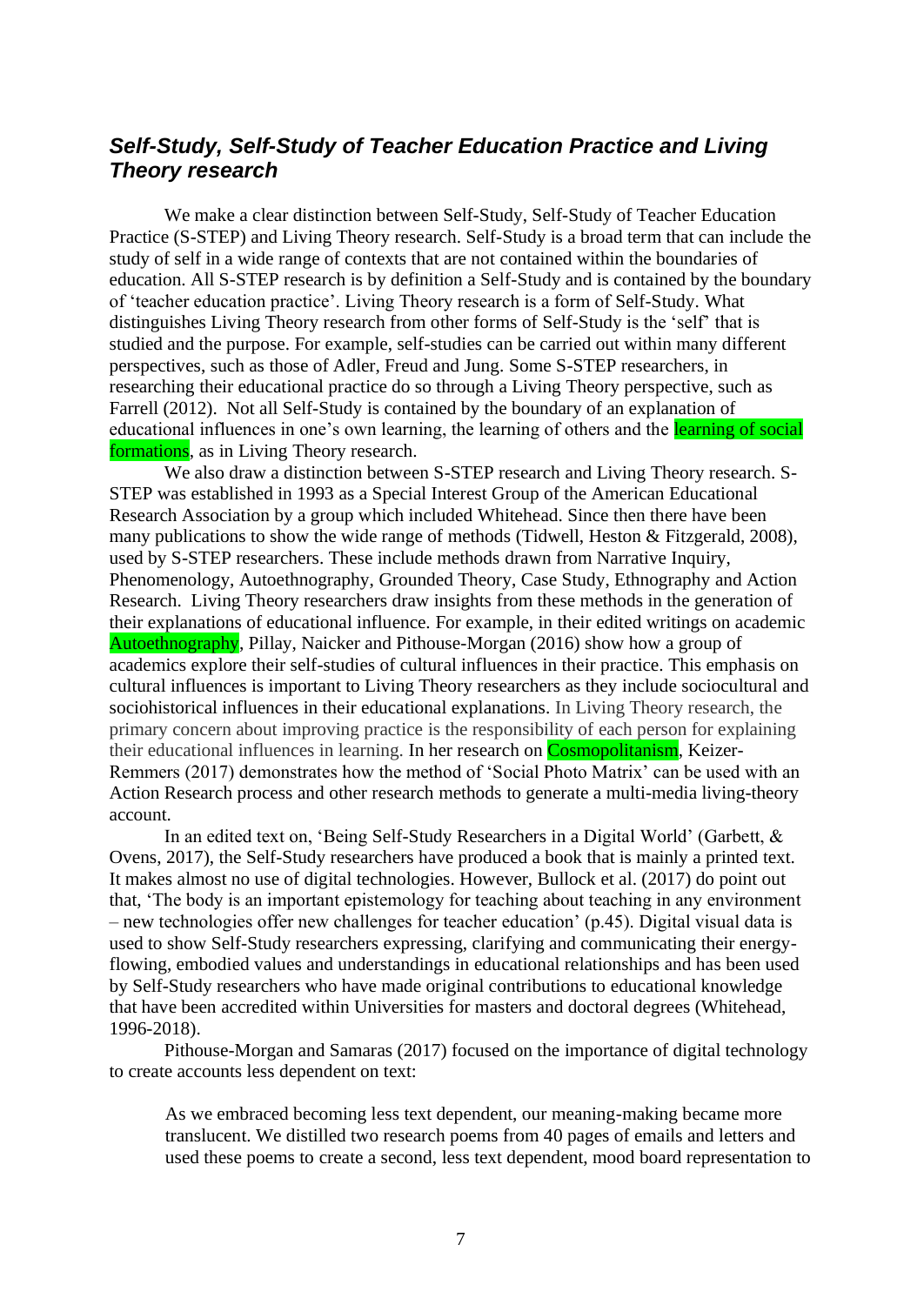'see' the 'essence' of our dialogic thoughts in space (see Fig 10.2). In our second mood board, we aimed for balance between visual images and typescript. (p.144)

The edited text to which they contribute, claims to be presenting research on the intersection of Self-Study research, digital technologies, and the development of future-oriented practices in teacher education. Our main problem with the book by Self-Study researchers, as both Self-Study and Living Theory researchers ourselves who use digital technologies in our own teaching and research, is that its communications are limited by the domination of printed text. With the increasing popularity of **e-media texts**, with live urls to multi-media data, it is possible to overcome this limitation. By referring to the multi-dimensionality of web-based materials, we hope to show how we are transcending such limitations although we recognize that we are working within the limitations in this printed text-based communication.

Another limitation of Self-Study, S-STEP and Living Theory research that has to be guarded against is the omission of any engagement with social and other theories, including those that are currently extending thinking and practice. We are thinking of ideas that raise the possibility that the logic and language used in this research are contributing to what de Sousa Santos (2014) has referred to as '*epistemicide*' in terms of the elimination of 'Epistemologies of the South'. We are extending this idea to the knowledge of practitionerresearchers. Our use of digital technologies, especially with digital visual data from our own educational practices in evidence-based explanations of our educational influences, has enabled our contributions to educational knowledge to move beyond the limitations of both printed-text and explanations that do not engage with such insights.

## *Why, as individuals, we chose to engage in Living Theory research*

Why any educator engages in Living Theory Self-Study research, rather than another, is an existential as much as an intellectual decision so here we each try to share our individual responses rather than a collective one. We have all used **action-reflection cycles** at some point in our inquiries and continue to do so as we encounter concerns, imagine what to do, gather data, evaluate the influence of our practice and modify our concerns, ideas and actions in the light of our evaluations. However, the generation of our living-educational-theories as explanations of educational influence goes further than the use of the action-reflection cycles.

Jackie –

I chose Living Theory because it celebrates the embodied knowledge of teachers and challenges them to live their values more fully while working to improve their learning and teaching with their students. It thrives in and contributes to a livingculture-of-inquiry (Delong, 2013). Values-based inquiry leads to values-based living, learning and teaching and as Bullough and Pinnegar (2004, p. 319) state "the consideration of ontology, of one's being in and toward the world should be a central feature of any discussion of the value of Self-Study research".

When I was ready to engage in doctoral research, I was unwilling to continue studying others' work and prescriptions for learning and leading. I needed the research to help me do a better job as a superintendent and be a better person. I was introduced to Living Theory just when I needed a methodology that was meaningful in my life b.

Jack-

Living Theory research 'works' for me by enabling me to affirm my confidence that I am making a difference in enhancing the flow of values and understandings that carry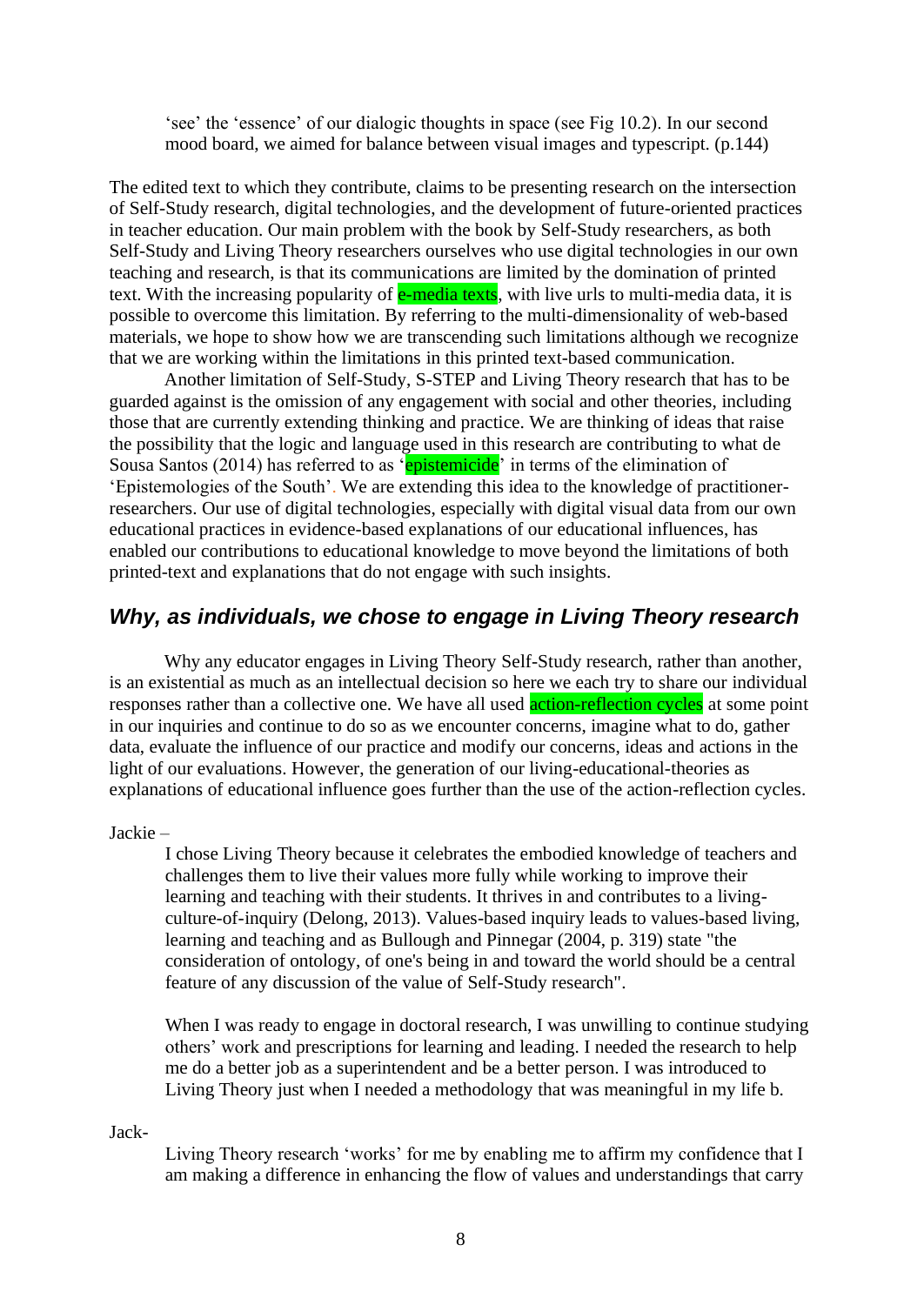hope for the flourishing of humanity. This contributes to my desire to live a loving and productive life. Working and researching cooperatively with others who are expressing such values and understandings helps to sustain and strengthen my activities in promoting the spread of Living Theory research as a social movement.

#### Marie –

During the last years of my career as an Educational Psychologist I became increasingly concerned that I could describe clearly what I was doing and how, but could not account for why, for instance, I would arrange for one speaker and not another to lead teachers' courses or why some theories attracted me and not others. I also knew that the criteria by which I was held to account, such as the grades children were given, were inappropriate at best and potentially damaging at worst but I had no way of judging whether my work was making an educational difference and I believed it was important that I did. Living Theory research enabled me to ask questions that were important to me as a professional educational-practitioner, create valid explanations for what I was doing and standards by which to judge my educational practice in the process of trying to improve it.

Living Theory research challenges me to recognize and hold myself to account to live the life-affirming and life-enhancing values that give my life and work purpose and meaning in ways that other forms of Self-Study, practitioner-research or social science research do not.

#### Liz-

I was introduced to Living Educational Theory while taking a methodology course for a Master's degree. During the course we were introduced to a variety of qualitative and quantitative research methodologies. Initially, I was very interested in Autoethnography until I learned about Living Educational Theory. Each student was asked to select one methodology to explore in more detail and present his / her findings to the class. I chose Living Educational Theory and for the next three days immersed myself in the research. Today, seven years later, I can still feel the excitement and energy that I experienced while doing the research and presenting to my peers. I had been a practising teacher for over two decades and I was constantly reading, researching, attending workshops, and taking additional qualification courses all in an attempt to improve my practice for myself and the learners in my care; however, this was the first time I can say that I experienced educational freedom.

I felt that my experiences were valuable and as I learned to unveil embodied knowledge in a critical and creative way, I became more confident as a teacher and researcher. I discovered and explored my personal values and the explanatory principles that guide my practice and my life which enabled me to examine self through a new lens. The growth I experienced surpassed my expectations and continues to do so today. I became a better teacher, researcher, mother, friend, and human being as I discovered my authentic self and my interconnectedness with others and the world. No other "educational" experience has provided that kind of learning and personal growth for me and the learners in my care.

#### $Cathy -$

There are many directives, resources and requests coming to administrators and other educators from the Ministry, the school district, agencies, parents and the community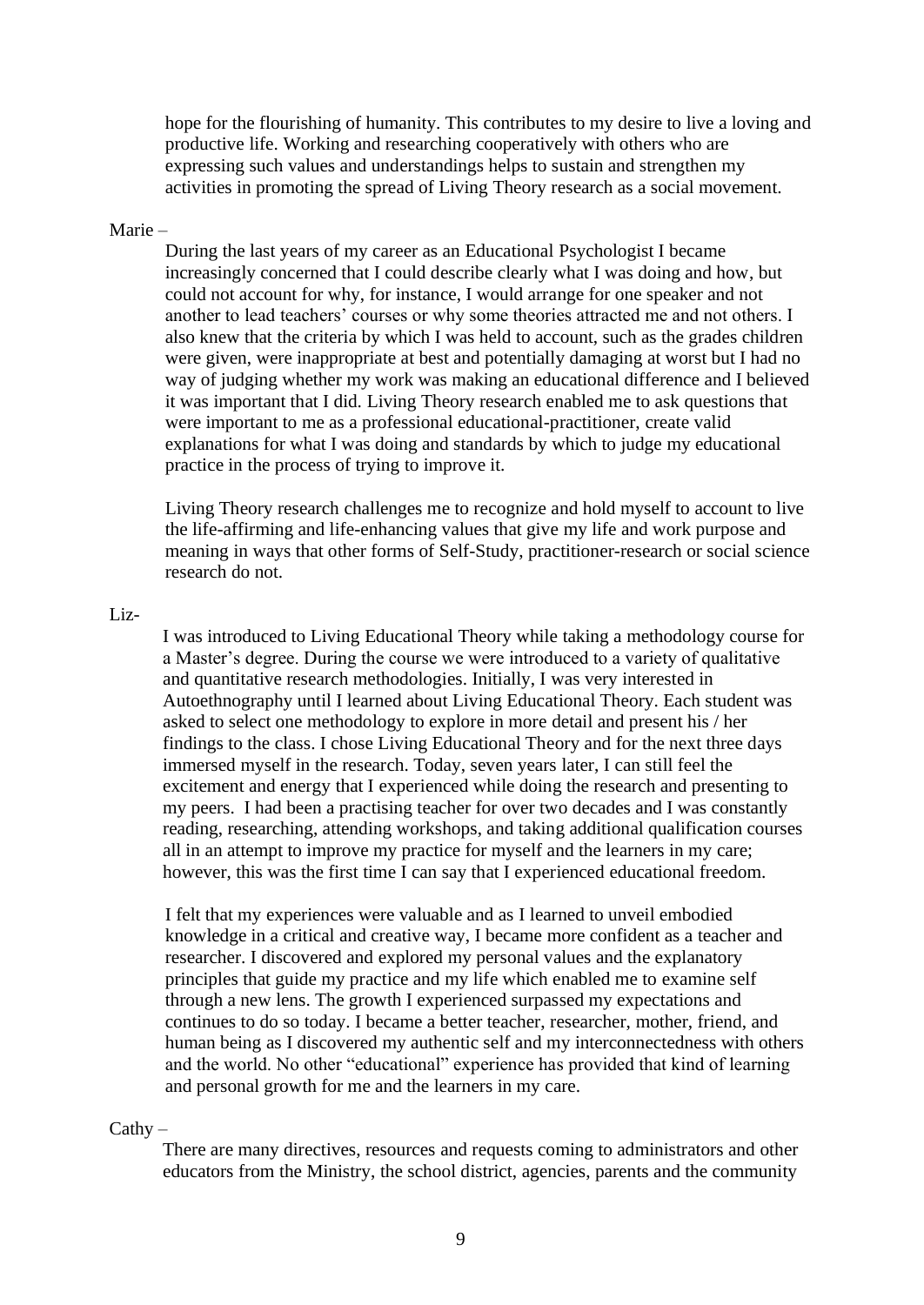at large on a daily basis. In order to have a clear, cohesive, directed way forward I need to have a solid foundation for making decisions. Through Living Theory, I have developed not only an understanding of my values and beliefs, but also a comfort with being public in questioning and modifying my actions to be better, to align or realign myself with my values. I used to believe that I had to be perfect, or close to it, to be a leader. As a leader and imperfect, I felt I was an imposter.

Now I know, through my own research (Griffin, 2011), the power of being a leader who makes mistakes, learns and co-learns in public. I have seen and documented the effect authentic learning has on students and colleagues- it levels hierarchy, draws people in, brings down barriers and builds productive working relationships very quickly. I now trust in my ability to be myself and see where that takes me.

 $Joy -$ 

Mooney (1957, p. 155) outlines research as a 'personal venture, which, quite aside from its social benefits is worth doing for its direct contribution to one's own selfrealization.' This idea of fulfilling my own personal and professional development as well as contributing socially is an important aspect of my ontological values and search for a research methodology. Lather's (1986) research reflects 'our beliefs about the world we live in, but also the world we want to live in, combining our understandings of the present from the past and influences to a better future'. Terre Blanche and Durrheim (1999), identify three dimensions within a research paradigm which I agree are important; ontology, epistemology and methodology, describing the ontological and epistemological dimensions as the 'world view'. Aligning this 'worldview' (ibid., 1999) with my epistemological understandings of knowledge democracy (de Sousa Santos, 2014) and methodological democracy, I find myself drawn to Lather's (1986) belief that we can combine our current understandings, reflections of the past to strive for the future we believe in. This defines my needs within a research paradigm.

Frankl (1984) focuses my choice of methodology and desire to be a values-led practitioner in my search for meaning in my life and world-view. My exploration for a methodology that fulfils my need for a values-based, creative methodology enabling me as a practitioner to research my own role, values, influences and practice and thus to create my own educational theory, has led me to the Living (Educational) Theory research methodology (Whitehead,1989). Frankl explores the professional 'spark', for me seen through my years of creating my own living-theory methodology in my efforts to influence my practice, but also others in my social formations, as I strive for Frankl's description of 'idealism': "promote him to be what he can be".

## *How might a new teacher-researcher engage in Self-Study?*

New teacher-researchers may not be the same as pre-service or novice teachers. New teacher-researchers may have had many years of professional practice in which they have been reflecting on how to improve their practice. It is important that they come voluntarily and that no coercion is involved. With support and encouragement, they become teacherresearchers as they learn how to make public their embodied knowledges as educators as they inquire into improving their practice and become knowledge-creators. You can access the evidence and explanations of how new teacher-researchers have been supported in engaging in Self-Study in the 8 volumes of *Passion in Professional Practice* (Delong, et al., 2000-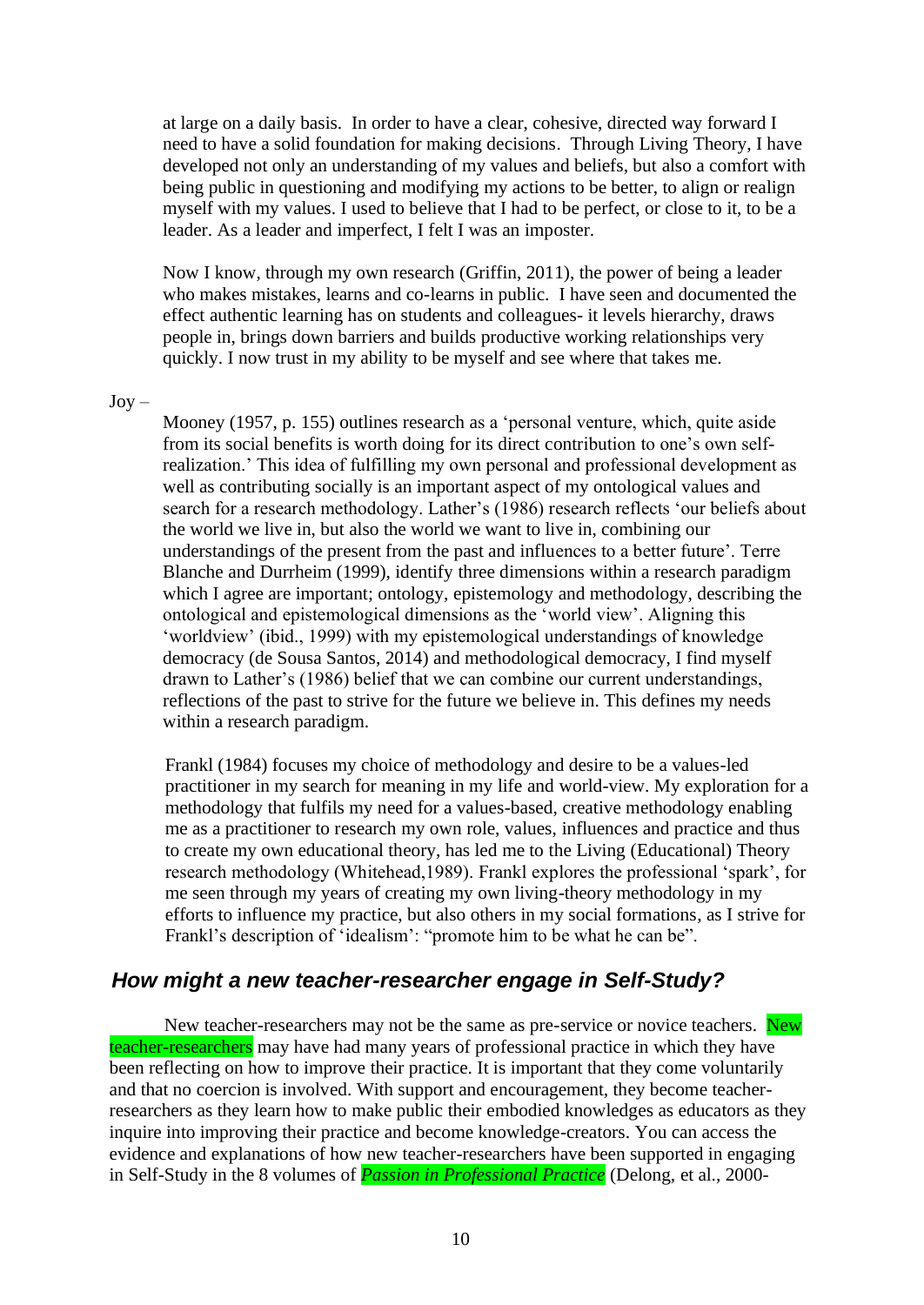2007). The teachers engaging in these self-studies came from different practitioner inquiry traditions, with a shared desire to help their students to improve their learning. Some focused on narrative inquiry, others on action research, while others stressed the priority to be given to sociocultural and sociohistorical influences in practice and understandings. What attracted the teachers to Living Theory research was the focus on clarifying and communicating the meanings of the embodied, ontological values that the teachers used to give meaning and purpose to their lives in education. They identified with a Living Theory approach as it included the use of these values as explanatory principles in their explanations of their educational influence in the learning of their students.

In the Grand Erie District School Board in Ontario, Canada, while Jackie was a Superintendent of Schools, educators, including teachers, administrators, consultants and educational assistants, researched and published their self-studies in 8 volumes of *Passion in Professional Practice* . She was fortunate in that she had the influence to share her vision of teachers as researchers of their own classrooms. Positional influence can be a two-edged sword in that teachers could stay away from this vision because it came from a power source but in this case, beginning with a group of 7 (five teachers and two school administrators), hundreds of teachers came voluntarily to research and share their knowledge in the 8 volumes and in workshops at conferences. They were each given 5 half-days of release time from teaching, small group sessions in the skills of research and support for writing their research, at first by Jackie, herself, and then many of them took up the leadership of the network. Of course, the teachers gave much more of their own time to conduct the research than the 5 half-days. The fact that Jackie was conducting her own study to improve her practice (Delong, 2002) at the same time helped to encourage teachers to try this new form of professional learning.

These insights gained by Jackie and the educators of the Grand Erie District School Board led into the developments of Self-Study in the Bluewater Action Research Network (BARN). Liz Campbell and Cathy Griffin, teachers in the board, created and led the network.

 $Liz -$ 

In the Bluewater Action Research Network, the research completed during 2013-2017, ranges from reducing anxiety in Junior and Senior kindergarten classes to learning without grading in a high school art class. The practitioners included early childhood educators, educational assistants, classroom teachers from kindergarten to grade 12, lead teachers and administrators. This is easily the most rewarding work I have done outside of my classroom. Each year, I was more and more amazed and inspired by the desire and dedication of my colleagues to improve their practice which also helped me to improve my practice. In addition, all of the research is available to the public as participants shared and videotaped their results in a symposium each year. You can view the variety of questions and results and the feedback of BARN participants (Campbell, 2017).

For the past six years, I have used Living Theory research as the foundation of my teaching practice. In the process of writing the dissertation for a PhD in Educational Sustainability, I have kept extensive journals (including video footage) of my classroom experiences and the development of my living educational theory. I am at the beginning stages of data analysis and have already noticed some interesting patterns and themes.

In 2013, I wrote an *EJOLTs* (*Educational Journal of Living Theories*) article (Campbell, 2013) which explains how I introduced my students to Living Theory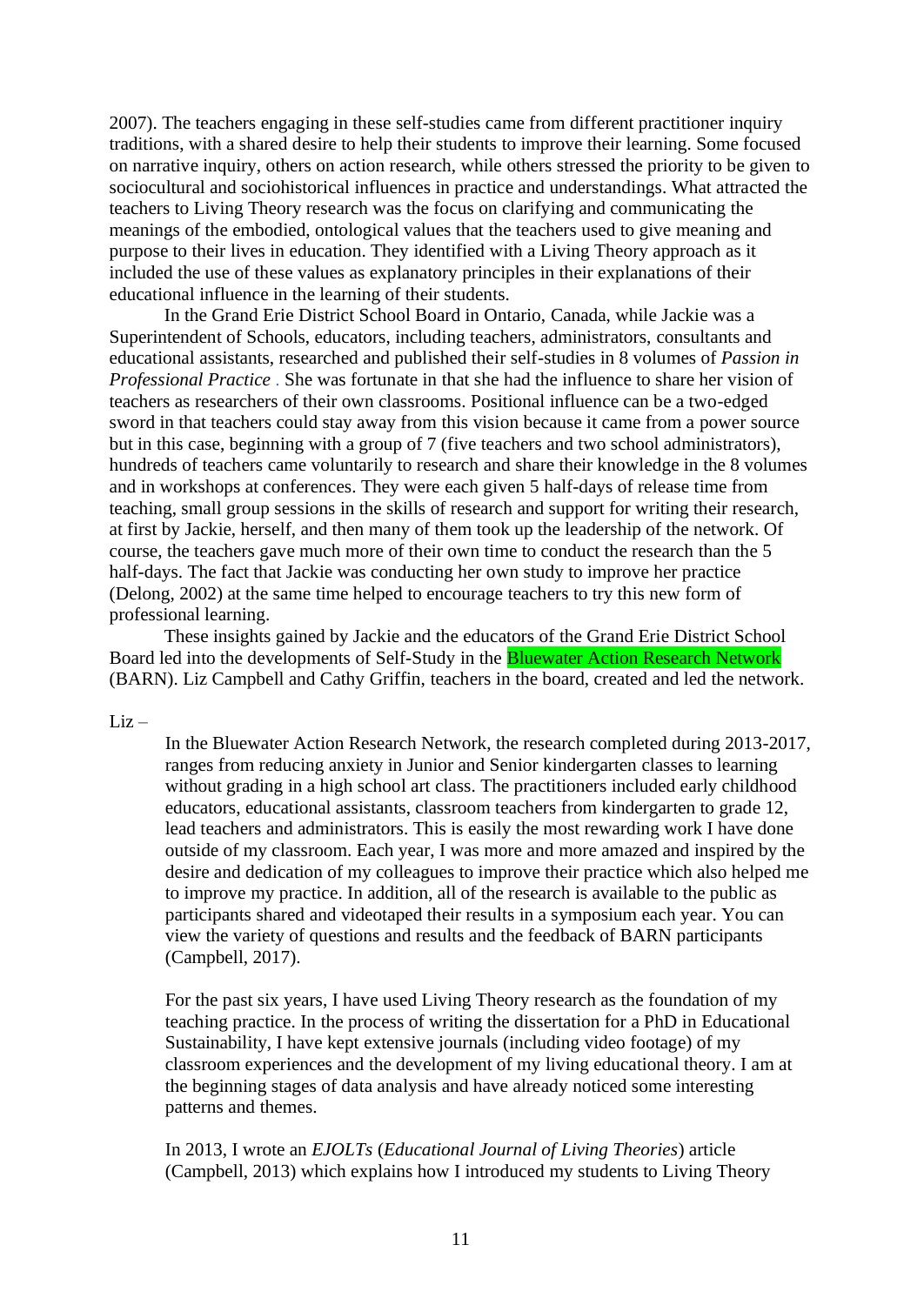research and recounts some of the classroom experiences I had to date. I have permission from students to share their work.

In the next section, we discuss the opportunities that we have experienced, as well as the challenges and obstacles to promoting Self-Study research in schools.

# **The value, opportunities and challenges of Self-Study research in schools**

# *The value of teacher Self-Study in elementary and secondary schools*

First, we'd like to begin with some thoughts on the value of Self-Study in our schools. Its value ranges from improved teacher learning and instruction to improved student learning to students as **co-learners** and **co-researchers**.

## $Joy -$

As a primary school practitioner-researcher in the south-west of England, I positively embraced Self-Study research in my classroom, as not only a personal form of Continual Professional Development (CPD), but also as a self-knowledge tool for the children in my class (7 and 8 years of age). Research-led professional practice within an educational setting provides collaborative support, a 'powerful and key factor in quality CPD identified by Cordingley et al. (2003). Leitch and Day (2000) and Burton and Bartlett (2005) identify the benefits of educational research as a form of CPD.

Self-Study research was a personal decision and not part of the settings' formal CPD plans, but my own explorations, as I sought to improve. As a shared research journey, the children and myself, asked 'How can we improve what we are doing?', 'How can I improve what I am doing?' and 'How can I improve what we are doing?' Although only a small project and not one the children would necessarily experience in other classes, the self-knowledge we all gained stayed with us beyond the class.

I have experienced how research conducted within a research community affords the practitioner the ability to maintain a passion for, and an up-to-date knowledge of, research-based practice, as well as linking to equally like-minded souls (Mounter, 2008a&b; 2012). By 'like-minded', I mean those who have a curiosity, a need to strive to be the best practitioner they can be through the process of CPD. Our profession is losing passionate practitioners: some will leave the profession altogether; some will continue, a husk of the potential they could have offered. Snow (2001, p. 9) wrote of the rich resource of excellent teachers and identified how their skills and knowledge were largely untapped. Reflected in the new recommendations for teacher CPD from the Department for Education in the UK, is highlighted an understanding that 'Highquality professional development requires workplaces to be steeped in rigorous scholarship' (DFE, 2016).

### Jackie –

Having spent much of my teaching career involved directly in professional development activities, I knew first-hand that traditional models of transferring knowledge and best practice to classrooms had abysmal records of efficacy. When I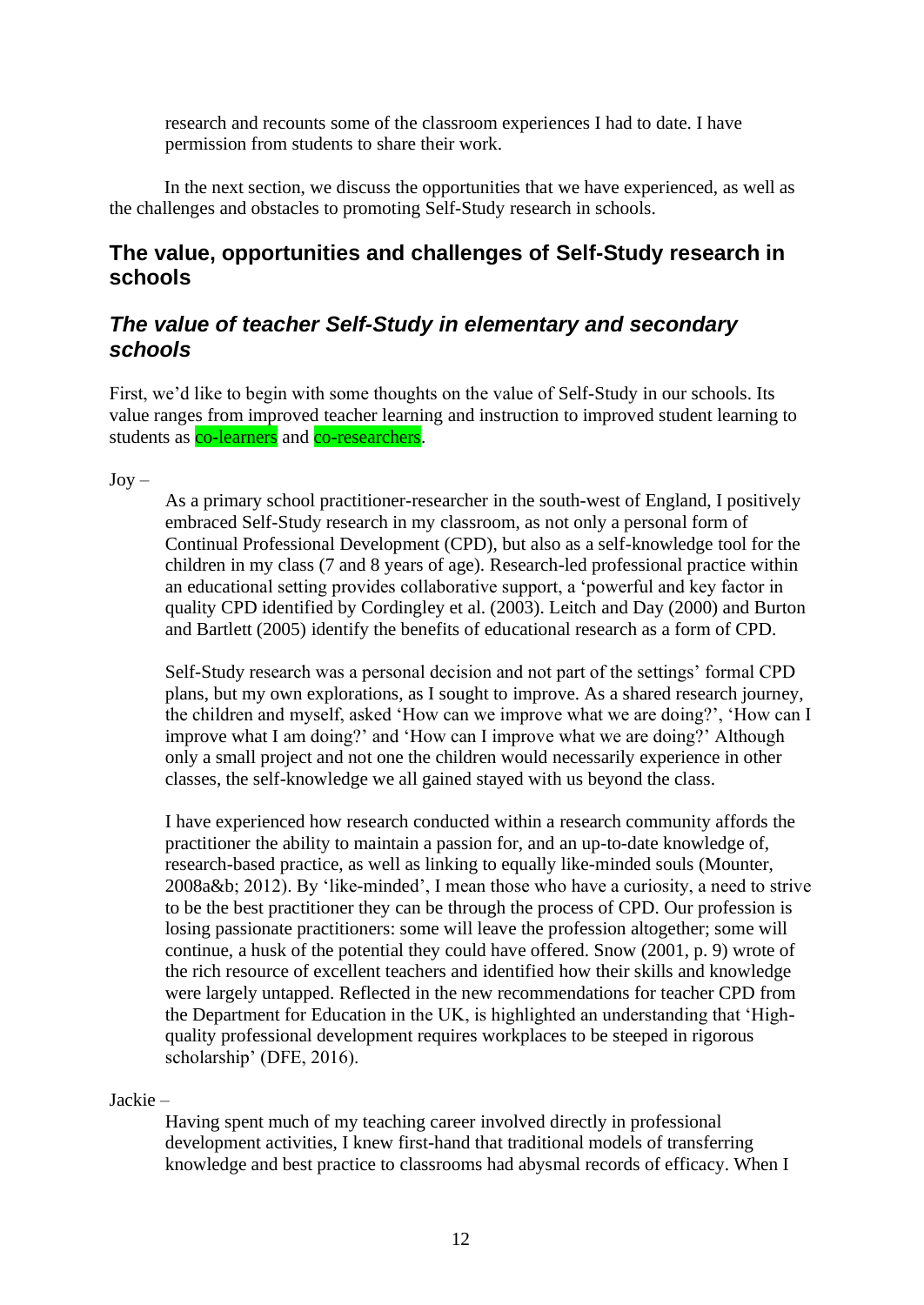was introduced to Self-Study research using the Living Theory methodology, I came to see through my research to improve my own practice the potential to influence improvement in pedagogy and curriculum in classrooms. In addition, seeing the positive effect of teachers having control over what they saw as important areas of improvement for themselves combined to transform my own learning, leadership and view of professional learning.

Both these issues of improvement and control resonated with the educators with whom I worked. There was a risk in introducing this vision in a school system: once individuals had power over their own learning, had the data to support their knowing, spoke with their own voices, they could no longer be easily convinced that others knew more about teaching their students than they did, based on their self-studies. With their validated knowing, teacher-researchers began to see that academic research could inform their instructional practices when they could research the strategies in their own classrooms.

#### Liz -

As I was re-reading this article recently, two things became obvious to me: the first is that much of what I wrote and observed many years ago is still very true and relevant today which I believe speaks to the sustainability of Living Theory research and secondly, I realized how profoundly affected my students were by fear of judgement and how the use of video in the classroom and in their research helped them to unveil this knowledge and, in many cases, to overcome it. In addition, last year, one of the themes that emerged in the Bluewater Action Research Network was the rise of anxiety and depression in junior and senior kindergarten students (four and five-year olds). You can access these projects and the results at the url for Bluewater District School Board (2017). I firmly believe that allowing students to conduct their own research is a powerful strategy for addressing the mental, academic, spiritual, and emotional needs of all students. Using a living theory methodology enables students to identify their beliefs and values and formulate a worldview that is clear and concise and because it is their own unique theory, they are much more able and willing to live more fully according to their values and to be held accountable for their beliefs. This is an educational experience that can address, among many things, the concerns for the rising mental health issues that the children and youth of today are experiencing.

In the next section, we discuss the opportunities that have been available to us in supporting S-STEP research in our schools and school districts.

# *The opportunities of promoting Self-Study in schools*

Our main reason for promoting Self-Study in schools is that it is focused on enhancing professionalism in education through improving practice and contributing to the professional knowledge base in education. We distinguish between non-accredited and **accredited** continuing professional development through Self-Study. Professional educators are continuously engaged in asking, researching and answering questions of the kind, 'How do I improve what I am doing?' The initial engagement with this question is motivated by a professional concern to improve practice and can lead to non-accredited explanations of influence such as those included in the 8 volumes of Passion in Professional Practice (Delong et al., 2001-2007). We believe that enhancing professionalism in education will require the accreditation of the embodied knowledges of educators and that the enhancement could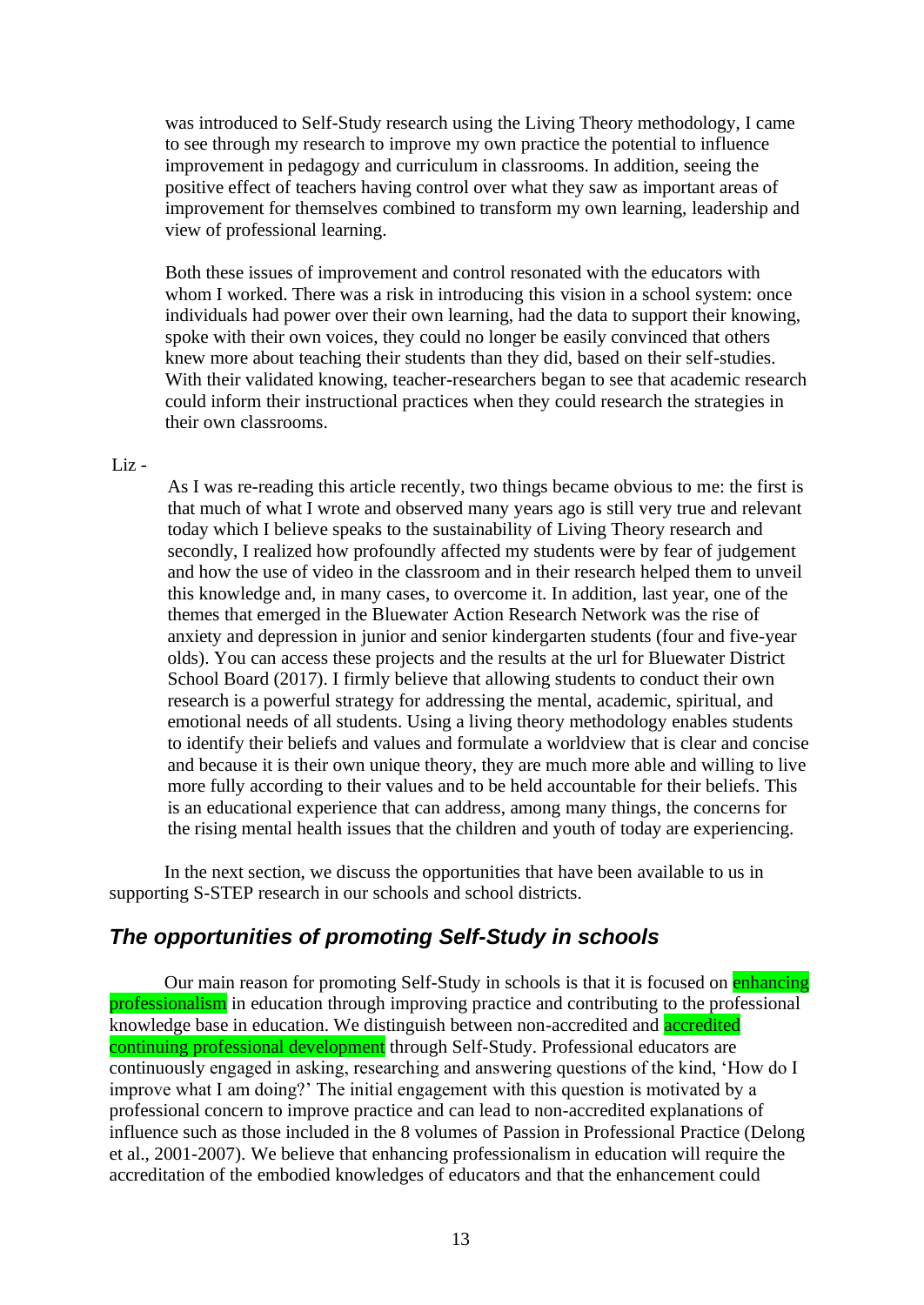depend on the recognition of educators as master and doctor educators (Whitehead & Huxtable, 2016).

In the years 2011-2018, Canadian colleagues have had access to funding to support practitioner-research in schools. That is not to say that it has been easily accessible, in sufficiently large amounts or without strings attached. Prior to that it was a matter of incorporating it into system initiatives as Jackie was able do because of her access to budgets in the Grand Erie District - for 3 years she even had a budget line called 'classroom research', but then it was eradicated.

 $Cathy -$ 

Given funding to release teachers for specific professional development (e.g. math), I look for ways to encourage research in self-identified directions while facilitating change in the areas identified by board and school priorities. I try to find connections between mandated activities or funding opportunities and the raw worries and hopes of educators wanting the best for their students. We are fortunate in Ontario to have many self-directed research project grants funded by the Ministry of Education and the teaching unions.

From the opportunities, we move to the challenges.

# *The challenges of promoting Self-Study in schools*

While our experiences of promoting Self-Study in our settings have commonalities, there are some differences.

Liz, Cathy and Joy talk about the challenge of providing leadership for Self-Study researchers,

Liz -

My experience of promoting Self-Study research within our local Board of Education and in my classroom in rural Ontario has been extremely challenging at times, so much so that I have come to understand why some people may feel intimidated and/or overwhelmed with the process. However, the rewards outweigh the challenges a thousand-fold. The challenges are as unique as the individuals and their local contexts and experiences and this is one of the universal challenges of Self-Study: there is no single formula, recipe, or procedure. However, this is also a key factor in the significance and effectiveness of Self-Study research. The inherent nature of Self-Study recognizes and values the unique individual and as such creates a space and place for the unveiling and articulating of embodied knowledge that can transform the practitioner. The ripple effect of this transformation is infinite.

 $Cathy -$ 

As a new administrator, it is taking time for me to get comfortable in my role and to feel confident in leading by making my own Self-Study public. In leading professional development within my school, it is challenging to make the time, amidst many other demands and requirements, to create a safe space for staff to voice the concerns they have about their own practice, to talk about their values and passions. As we stressed above we are fortunate in Ontario to have many self-directed research project grants funded by the Ministry of Education and the teaching unions.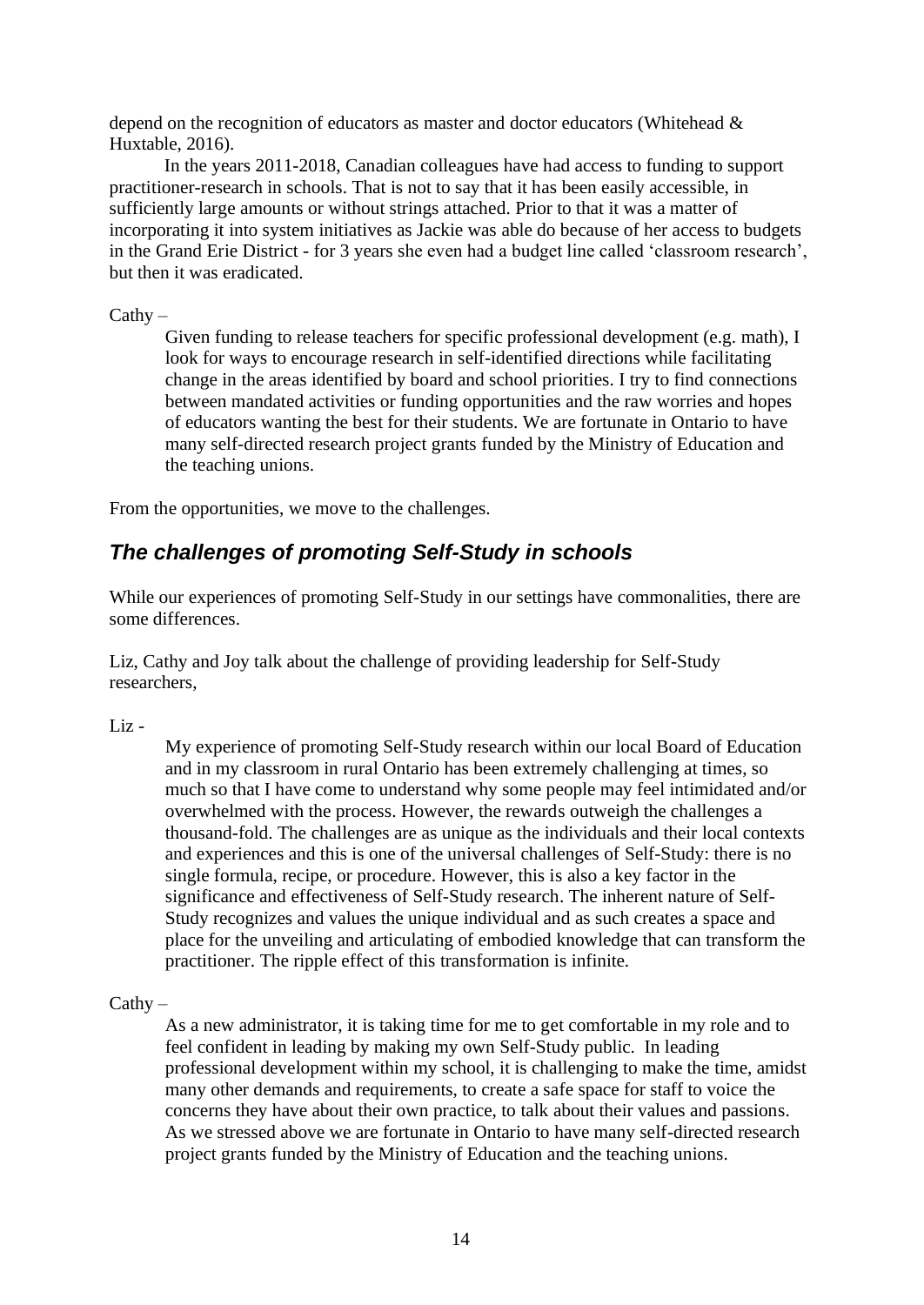It is a challenge to encourage and support staff to apply for grants that are available to educators to do Self-Study when educators are already very busy or have not had experience in leading their own professional development. Above all, it is difficult sticking to a vision of Self-Study when the cultural norm is to look to an outside source for the problem that needs to be fixed. I have to work hard to maintain my inner and outer dialogue as, "What is the nature of my influence as I strive to improve my practice?" instead of, "I will teach them a, b, and c and that will fix the problem."

### $Joy -$

I am exploring further the challenges related to the testing of students at system-wide levels as I prepare my transfer paper from masters to doctoral studies. For instance, I see in our setting what Connolly and James (1998) describe as professional development and school improvement closely-linked to numerically target-driven outcomes which held staff to account. In a world of challenge and league tables, Clayton et al. (2017) describe how this can narrow the focus of CPD to measurable outcomes and then the fear is that CPD is led by the focus of the government, rather than practitioner professional development.

We believe that the challenges for Self-Study inquiry of any form is dependent on the person as much, if not more, than the context within which they are working. The opportunity and challenge for the researcher in making their inquiry public, however, may be influenced by a context in which it may be wise and to do so could damage health and job security. For all of us, there have been situations where it has been imprudent to publicly criticize our superiors and organizations. However, Boland says that he has been careful about criticizing the colonizing ways of his organization but now is finding the courage to do it:

I notice that parrhesia (truth telling) is becoming increasing important to me (or perhaps just more practised). I have become increasingly bold when giving my opinion in areas where I think I have something to say. As an academic, reading Foucault on the topic has released hesitations I might have had and encouraged me to speak out in fora in which I would formerly have remained quiet. (Boland, 2017, p. 70-71)

#### Jackie –

The way in which we teach Self-Study is also a challenge. To get teachers started in Self-Study, I ask them to write stories about what matters to them. Within those stories are the values and passions that inform their lives and teaching. The purpose is to get them to see their embodied knowledge and the knowledge of their colleagues. I deliberately steer them away from texts and 'authorities' to get them to write and speak with their own voices. Only after I see their growing confidence in their ways of knowing, in conducting their own research do I introduce them to the words of others such as research in the disciplines. With this confidence and control over their own learning comes an independence of thought that challenges authorities around them, such as school leaders and university research ethics boards (Suderman-Gladwell, 2001).

There is also the challenge of moving them from their stories which are descriptions of their passions and teaching challenges, to explanations of their learning in their investigations and how they can support their claims to know that they have improved.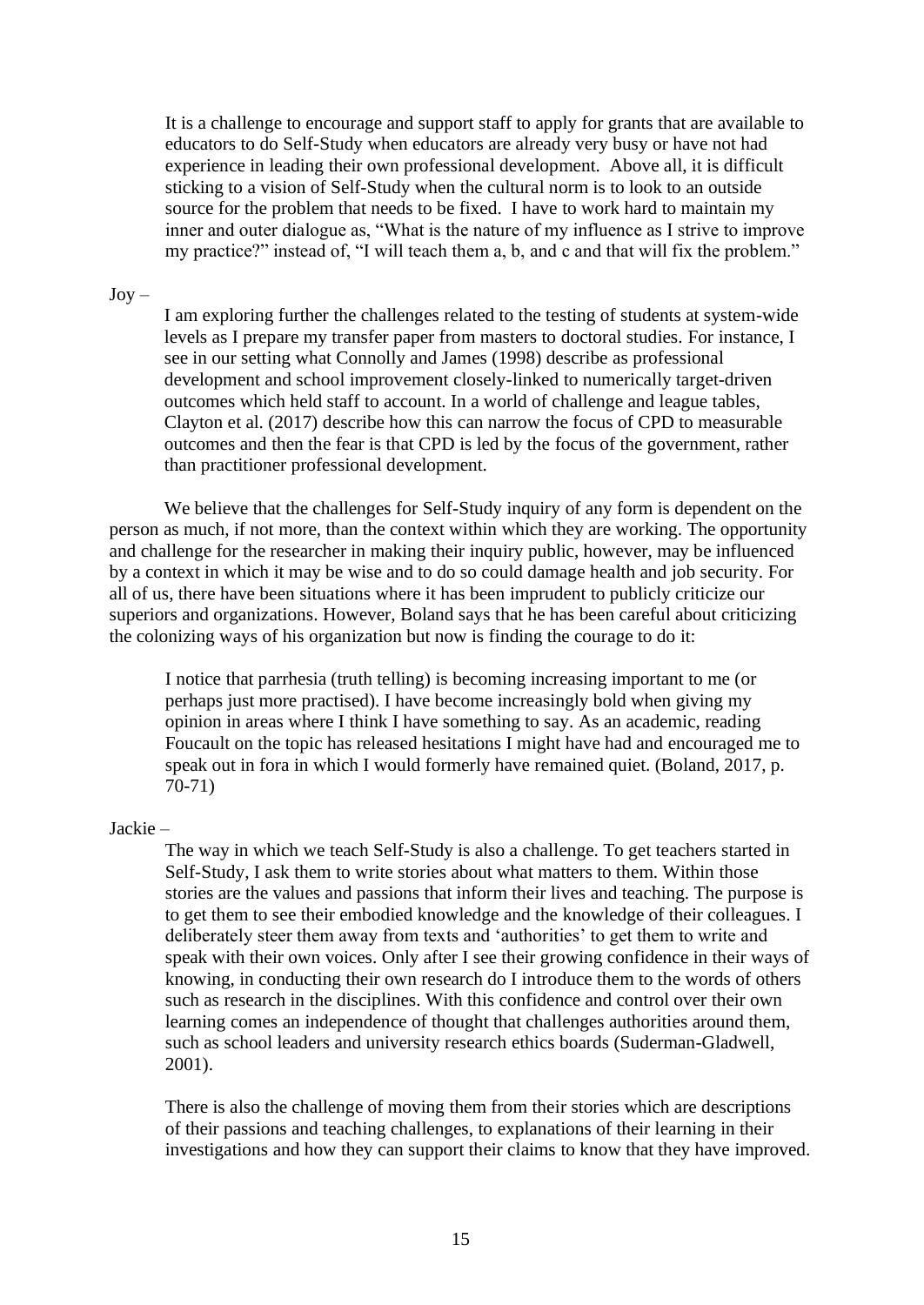Their voices are most important but they need the voices of others - students, colleagues, the literature - to validate their claims.

One of the greatest challenges to promoting S-STEP research in schools is the one examined by Whitehead in *Teacher Education Quarterly* (1995) on Self-Study and Living Educational Theory. As part of his contribution to this issue, Jack analyzed the other contributions to this issue and pointed out the lack of evidence on the educational influences of the S-STEP researchers in the learning of students. This evidential base in explanations of educational influence continue to need strengthening in order to convince policy makers and other funders to provide the resources to develop an Self-Study approach to continuing professional development in teacher education. It is important to us to continue to ask ourselves and others, 'What evidence is there that I have influenced the learning of students in my classroom?'

In answering such questions, it is important to engage in longitudinal studies in order to demonstrate educational influences in learning over time. The development of teachers' visions from preservice into their first years teaching: A longitudinal study, has been analyzed by Parsons, et al. (2017):

Contemplating and articulating one's vision is a reflective process that guides teachers' instruction and professional development. However, little research has explored how teachers develop their visions from preservice preparation to their first years' teaching. The current study describes the visions of nine teachers over the course of seven years. The researchers describe teachers' visions, how the teachers enacted their visions, affordances to enacting their visions, obstacles teachers faced to enacting their visions, and how teachers' negotiated obstacles to enact their visions. Findings demonstrate the stability and influence of teachers' visions and the multitude of factors that impact teachers' daily decisions. (p.12)

Like Parsons et al., we believe that **longitudinal self-studies** of teachers and teacher educators, with many years of reflective practice, can offer important additions to the professional knowledge base of education. We also belief that as well as focusing on visions, it is important to generate evidence-based explanations of educational influences in the learning of pupils/students. We have explained how such evidenced-based explanations can enhance professionalism in education through the academic recognition and legitimation of the embodied knowledge of Self-Study master and doctor educators. We are suggesting that present self-studies by teachers and teacher educators could be strengthened by focusing attention on evidence-based explanations of the educational influences of Self-Study researchers in the learning of their students.

In the next section, we discuss the differentiation between education research and *educational* research.

## **How we differentiate between education and educational research**

It is important for teachers working in education settings to understand what distinguishes educational practice, theory and knowledge, from practice, theory and knowledge in education. Teachers have many roles and responsibilities. One is that of instructor tasked with efficiently enabling pupils and students to acquire the skills and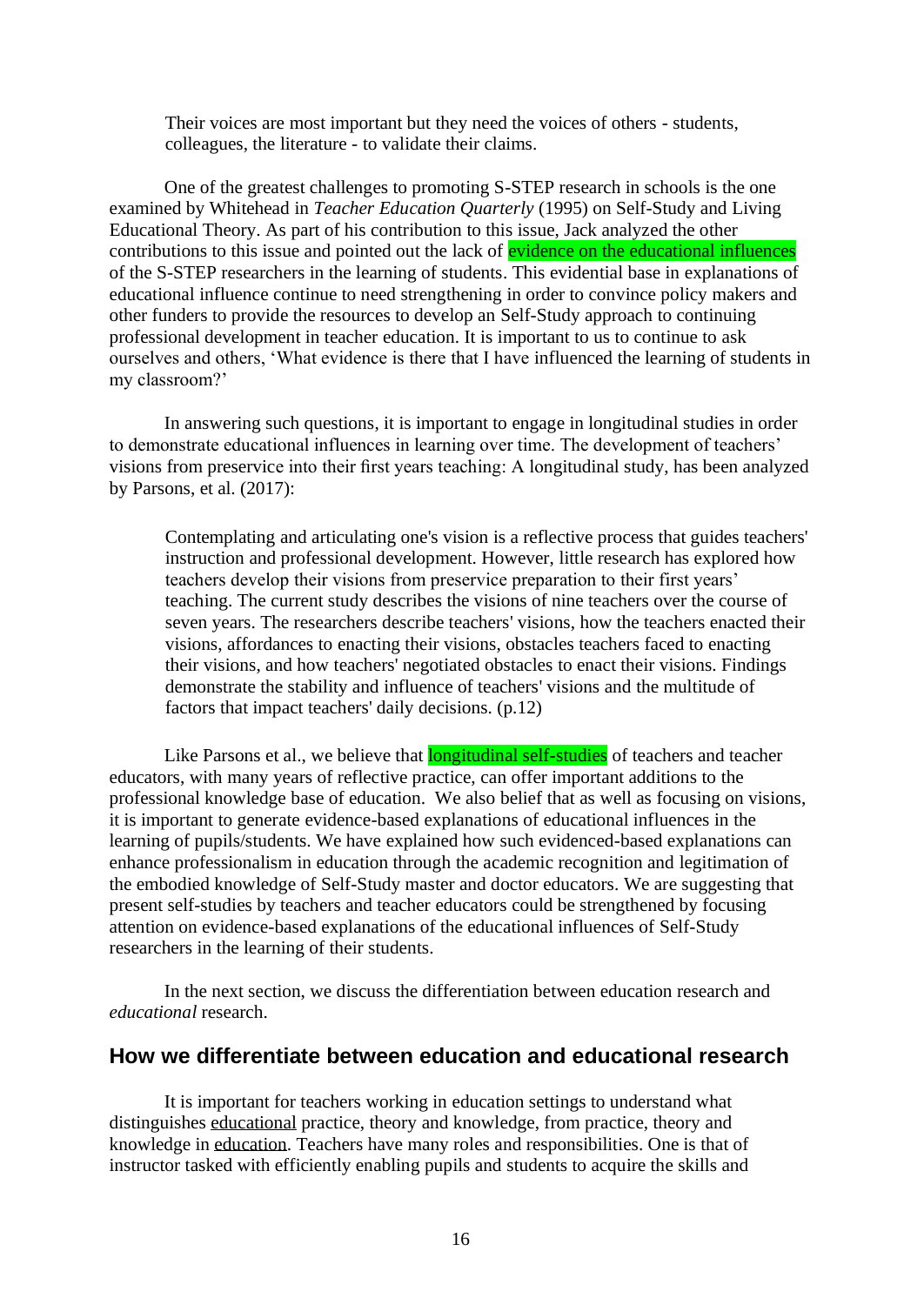knowledge that comprise the given curriculum prescribed by their organization, community or society. Effectiveness of their practice is frequently judged in terms of students' test/exam scores. Other data is also often collected to evaluate the quality of teachers' practice; for instance, student (or parent) satisfaction questionnaires. This positions the student as a client or consumer with associated expectations of what constitutes teachers' practice. Numbers of admissions to high prestige establishments or professions have been applied to define teacher effectiveness.

These different demands made of teachers can make it difficult for them to keep a focus on realizing their educational responsibilities towards their pupils and students. Unless teachers are clear about what constitutes educational practice, theory and knowledge it is easy for them to lose sight of what they might do as professional educators to improve what they are doing and contribute to the evolution of a knowledge base for the benefit of all.

Maturana, a Chilean biologist and philosopher, gives an insight into a pupil/student's perspective in his poem, 'A Student's Prayer' (1994, p.61).

> Don't impose on me what you know, I want to explore the unknown And be the source of my own discoveries. Let the known be my liberation, not my slavery. The world of your truth can be my limitation; Your wisdom my negation. Don't instruct me; let's walk together. Let my riches begin where yours ends. Show me so that I can stand On your shoulders. Reveal yourself so that I can be Something different. You believe that every human being Can love and create. I understand, then, your fear When I ask you to live according to your wisdom. You will not know who I am By listening to yourself. Don't instruct me; let me be. Your failure is that I be identical to you.

In 1983, Hirst, one of the main proponents of the disciplines approach to educational theory, in which this theory was constituted by the disciplines of philosophy, psychology, sociology and history of education, acknowledged the following mistake in his claim that much understanding of educational theory will be developed:

… in the context of immediate practical experience and will be co-terminous with everyday understanding. In particular, many of its operational principles, both explicit and implicit, will be of their nature generalisations from practical experience and have as their justification the results of individual activities and practices.

In many characterizations of educational theory, my own included, principles justified in this way have until recently been regarded as at best pragmatic maxims having a first crude and superficial justification in practice that in any rationally developed theory would be replaced by principles with more fundamental, theoretical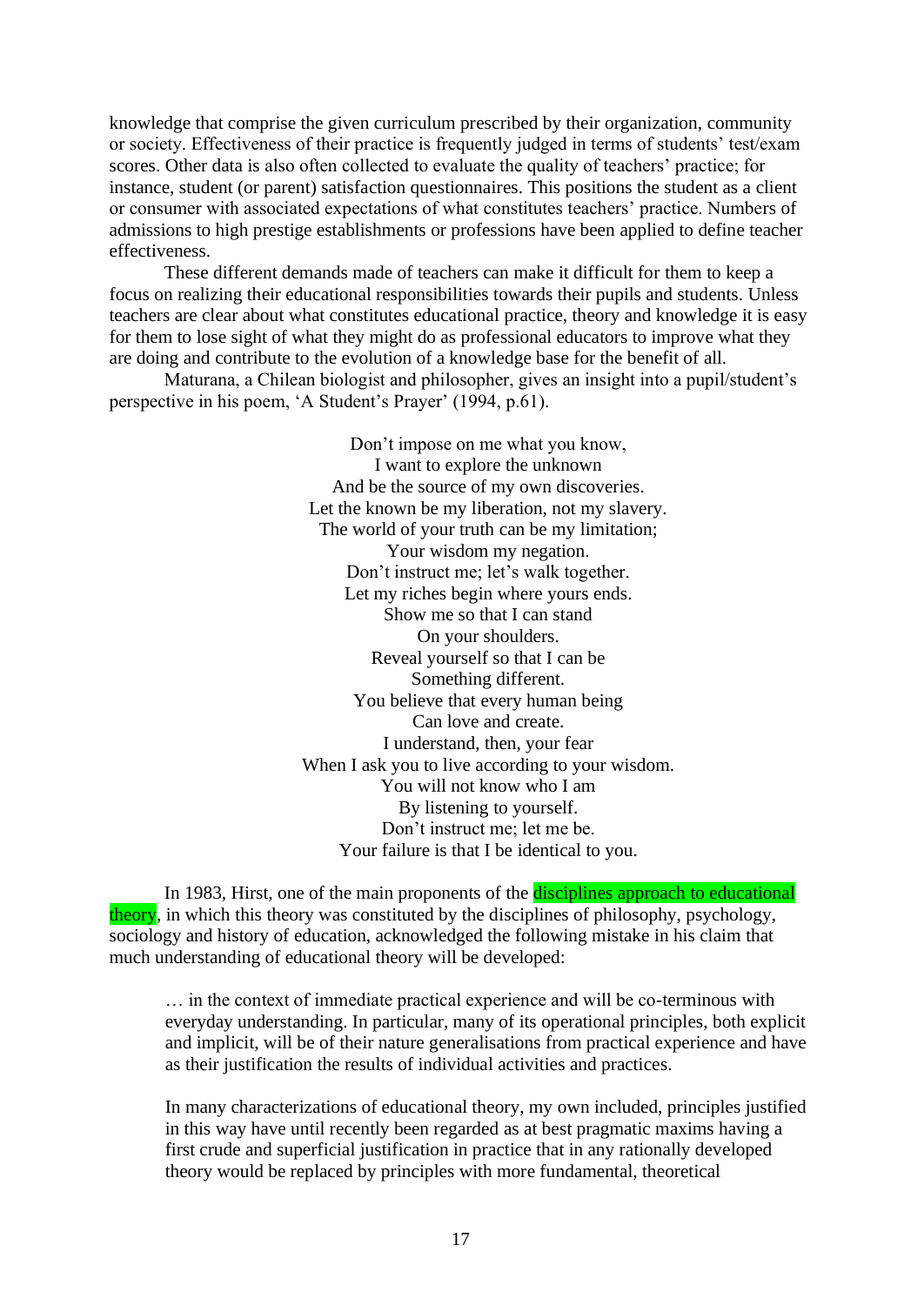justification. That now seems to me to be a mistake. Rationally defensible practical principles, I suggest, must of their nature stand up to such practical tests and without that are necessarily inadequate. (Hirst,1983, p.18)

So, we are seeing education research as being defined by the conceptual frameworks and methods of validation of the disciplines of education and educational research as being distinguished by the values- laden explanations that practitioner researchers produce for their educational influences.

Pring (2000) says that he sees educational practice as concerned with values:

'... what makes this *educational* practice is the set of values which it embodies – the intrinsic worth of the activities themselves, the personal qualities which are enhanced, the appropriate way of proceeding (given the values that one has and given the nature of the activity).

... The *practice* of teaching embodies certain values – the importance of that which is to be learnt, the respect of the learner (how he or she thinks), the respect for evidence and the acknowledgement of contrary viewpoints.' (p.135)

However, Pring appears to be talking about educational practice denoted by values that are reified, impersonal and which do not communicate the personal and emotional commitment that is inherent in what is educational about education. He hints at this earlier in the same paper:

'Central to educational research, therefore, is the attempt to make sense of the activities, policies and institutions which, through the organization of learning, help to transform the capacities of people to live a fuller and more distinctively human life. Such research needs to attend to what is distinctive of *being a person* – and of being one in a more developed sense. It needs to recognize that the 'what' and the 'how' of *learning* those distinctively human capacities and understandings are by no means simple – they need to be analysed carefully. And *a fortiori 'teaching'*, through which that learning is brought about, will reflect that complexity.' (p.17)

While Pring understands the importance of research recognizing, 'the 'what' and the 'how' of *learning'*, he makes no reference to the 'why' of the person doing the learning. This might account for Pring's reference to values giving no sense of the living reality of 'being a person' as a unique individual learning to live their own life as fully as possible, rather than an abstract 'distinctively human life'.

## *Practical distinctions between education and educational research*

The theories of psychologists, sociologists and others concerned with education can be useful for teachers to draw on when they try to improve their practice. However, how these theories are expressed in practice can be very different. In school-related terms, the pressure 'to cover' the curriculum with equal emphasis on learning all skills can be overwhelming for teachers and can be viewed as reason for knowing what is educational. Teachers understand in an academic sense that some learning is more important than others but get caught up in teaching more and faster in lieu of teaching responsively so that the students learn deeply. Prescriptions for covering the curriculum may lead them to following checklists without rational thought or deep thinking. Education research is very good at producing models with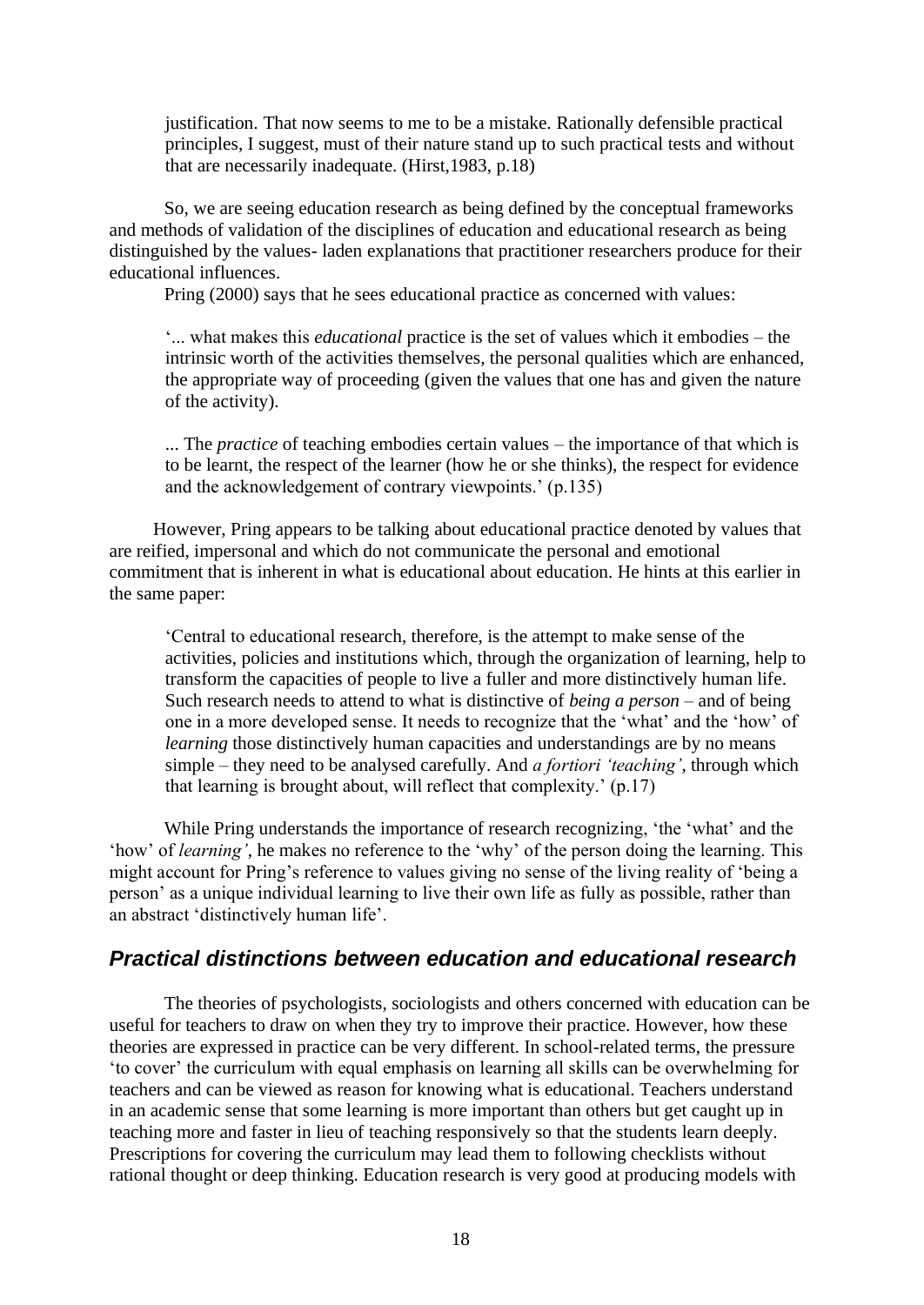prescriptions that ignore the dynamics of each classroom. Formulas and education theories can serve to undermine teachers' embodied knowledge and their confidence in it.

One of the vehicles for prescriptions is education texts (as opposed to educational texts) that direct teachers on how to teach. In the UK, the 'national strategies' (DFE, 2011), have been profligate with examples in the 'literacy strategy' of how teachers should 'deliver' the 'literacy hour'. Educational articles and books are those written by practitioners about their own practice not as a prescriptive 'how to' but as one means of teaching that another teacher might learn from, not replicate. Once on a path to study oneself and one's practice with the help of colleagues and students, ideas are integrated from both education and educational research.

Educational research positions students as individual researchers needing to start with the identification of their own set of values and beliefs before interacting with the values espoused in the curriculum, in society at large or by special interest groups.

#### $Liz -$

I am talking about the problems with the application of education, as opposed to educational research, to classrooms when I direct your attention to the homepage of the Ontario Ministry of Education's website (OME 2018), where you will see improvement in graduation rates highlighted and, celebrated, with a clear indication to continue this "success". While this may seem to be an admirable goal, I have personally experienced some of the negative effects of a mandated general goal that does not take into account the unique and individual needs of each student, school, and community and places additional pressure on educators to comply and conform for the sake of the general good.

The Ontario Ministry of Education claims to be "one of the best in the world" developing "graduates who are personally successful, economically productive and actively engaged citizens" who are more likely to graduate and meet higher academic standards (p. 1). Again, a statement rife with values and beliefs that may not reflect the individual beliefs and values of the students the system is designed to serve. If the Ontario Ministry of Education, or any education system, truly wants to meet the needs of individual students and contribute to a positive change in education, that is, create more educational opportunities for students and educators, then they would be wise to do more to recognize, value and promote, the use of theories, methodologies and research that create genuine educational knowledge and learning.

#### Jackie –

In coming to understand the difference between research in education and educational research, the transformational experience for me was the realization that academic writing prescribing how I must teach and lead according to a checklist (that just needed to be followed in order for me to arrive at excellence in teaching and leadership) was theoretical and not practical. Once I was encouraged by Jack Whitehead to write my own story/narrative, uncovering my values and examining if those stories showed me living or denying those values, I started to see the values as screens for making values-based decisions about my way of teaching and leading. Improvement no longer came from an external image of how I should live but from an internal drive to be a better person, leader, teacher.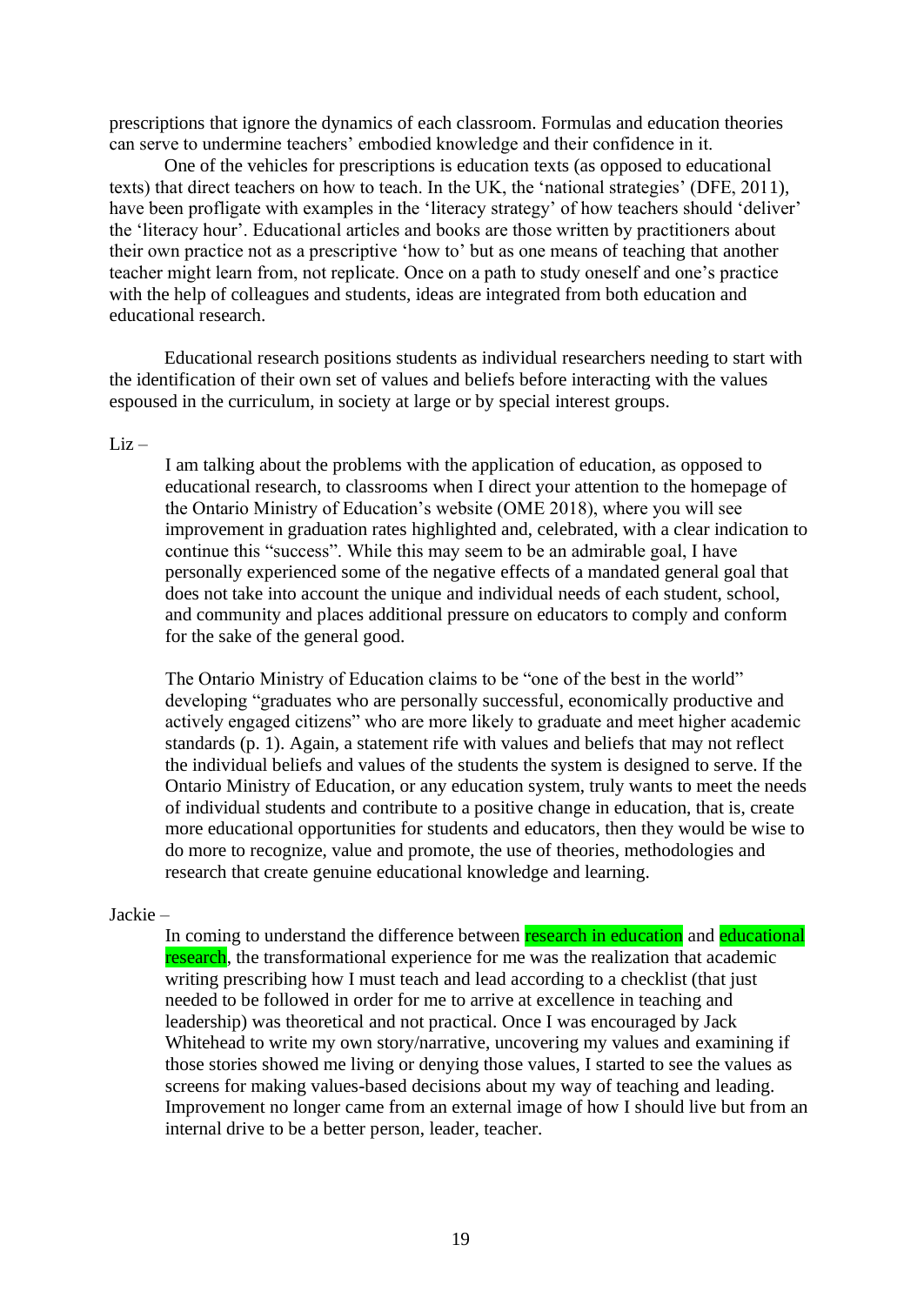Reducing the **educational explanations** of practitioner-researchers to the explanations in theories from the disciplines of education is still widespread in many university programs on education. In giving priority to the living-theories of practitioners, Living Theory researchers are not rejecting or ignoring the knowledge created by sociologists, psychologists, philosophers, historians, management, administration and other forms of theory in education. What we are rejecting is the idea that the educational explanations of individual Self-Study researchers can be reduced to explanations derived from these theorists, taken individually or in any combination. In the generation of our own living-educational theories. we draw on insights from the work of Habermas' (1976) criteria of social validity, de Sousa Santos' (2014) idea of 'epistemicide', Lather's (Donmoyer, 1996, p. 21) notion of 'ironic validity' and Biesta's (2006, p. ix) notion of 'responsibility'.

In the following section, we share a few of our own self-studies as examples of how educators engaged in Living Theory research contribute to the knowledge base of teaching and learning and what we have learned from the opportunities, obstacles and challenges along the way.

# **Our contributions to an educational knowledge base of teaching and learning and what we learned**

We now identify a few examples of contributions to a knowledge base of teaching and learning, what specifically we believe that contribution to be and what we learned along the way.

### Jack –

In 1976, I was a participant in a local curriculum development into improving scientific understanding with 11 to14 year olds in mixed ability groups. I produced my first evaluation (Whitehead, 1976 a) and submitted it to the teachers with whom I was working and researching. The teachers explained that they could understand the academic models I used to explain their practice and influence but could not see themselves in the report. They asked me to go back to the original data I had gathered and redraft the report. Working with one of the teachers I transformed the report in a way that the teachers agreed was a valid explanation of what they had done (Whitehead, 1976b). I then saw that the report was in the form of action-reflection cycles. This was the first time I had explicated an action-reflection cycle in an explanation of educational influences in learning in inquiries of the kind, 'How do I improve what I am doing?' and it marked a transformation in my approach to educational research.

Many of my contributions to the professional knowledge base of teaching and learning can be accessed in the masters' and doctoral writings on my website (Whitehead, 1996-2018).

My learning from the opportunities, obstacles and challenges along the way has focused on learning how to re-channel my emotions of anger and frustration when I experienced personal and institutional blockages. I learned to redirect these feelings into a flow of loving energy to do what I believed in, whilst looking for ways of maximizing the opportunities by going round the obstacles and transcending the challenges. (Whitehead, 1993)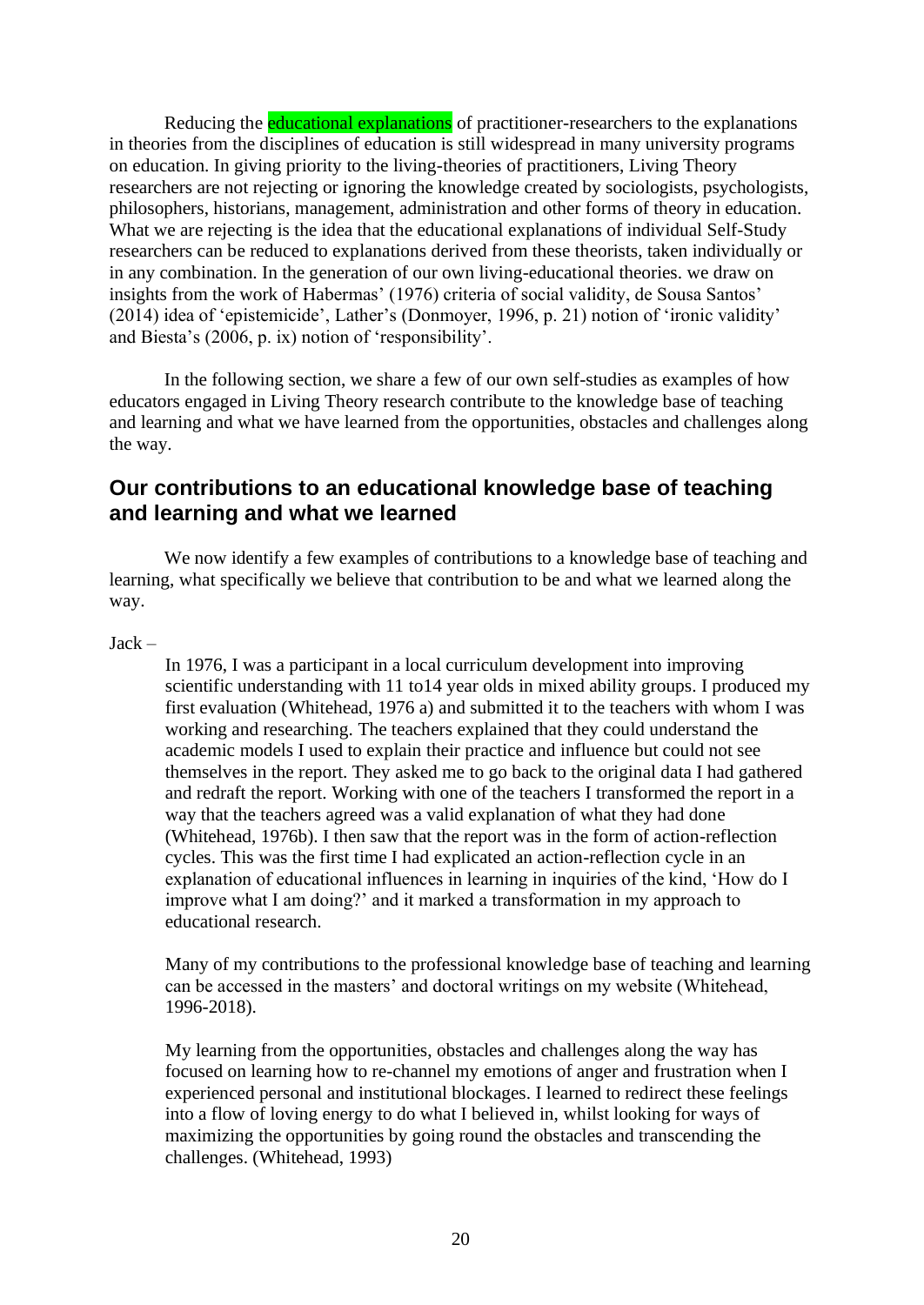### Marie –

I am still trying to learn not to 'fight against' ideas and people but rather to find ways to work cooperatively to create and advance ideas, practices and praxis that contribute to the flourishing of humanity. If I can look on some 'obstacles and challenges' as expressions of other people's concerns presented with what I experience as negating, rather than hope-filled energy, then sometimes if I can find a way of engaging in a productive dialogue with them rather than in dual monologues. I believe such dialogue holds the possibility of transforming the energy into a creative tension by which obstacles and challenges offer potential for productive engagement. Pound's livingtheory of alongsideness (Pound, 2003) is a way of being that I find inspirational.

#### Jackie –

Despite the fact that I have been conducting Living Theory research myself and encouraging and supporting others at the same time to create their own living-theories for over 20 years, I have evolved and am still evolving my own understandings. I have committed myself to working to ensure that the voices of the teachers are respected, legitimated and accredited. I exhort them to refuse to let anyone, supervisor, academic, anyone, however kind they may seem to be, speak for them, to take away their voice, to assume their knowledge. This passion that fueled my work came, I think, from experiencing first hand that access to the temple of all knowledge is through the gates at the university and that the practitioner's knowledge is legitimated when university academics speak for them. I learned the importance of vulnerability, persistence and creative compliance as well as some skills for climbing over the walls. Much of this work can be found on mine and Jack's websites.

#### $Liz -$

I have always maintained that one way to understand Living Educational Theory is to experience it for yourself. This is why I made a commitment, along with my colleague, Cathy Griffin, to share this knowledge and to support others who want to improve their practice. We applied for and received funding from the Ontario Ministry of Education Provincial Knowledge Exchange program for four consecutive years to facilitate a self-directed, Self-Study project using Living Educational Theory. We named our project BARN (Bluewater Action Research Network). Each year, we invited a few participants to co-facilitate with us so that we could support a large group of practitioners and to contribute to the sustainability of the program. Cathy Griffin has moved on to an administrative role and I retired from secondary school teaching; however, the program continues to flourish as others eagerly step into the role of facilitator.

We began each session setting out our intentions and then we would ask the participants for feedback at the end of the day and we would use this information to plan our next session. Our goal was to create a safe place for practitioners to examine their practice within a loving community of inquiry. This was based on the model we experienced while completing our master's degree when Jackie Delong was our instructor.

At the time of writing this chapter, I received a text message from Krystal Damm that BARN had received the funding they requested to run the network again in 2018. This is a clear indication of the recognition and value of Living Theory work in Ontario and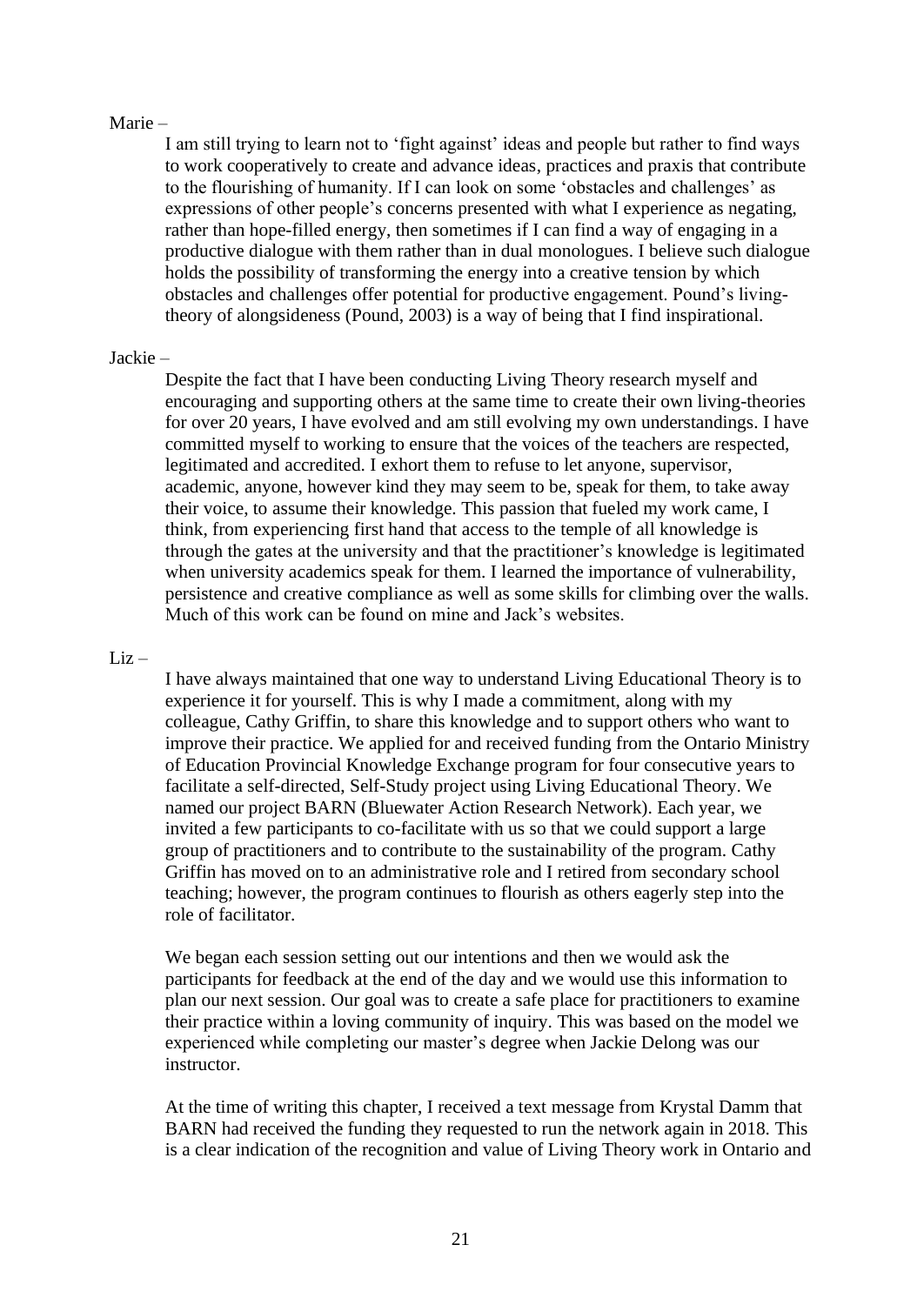could be a useful resource for funding for other Ontario educators. You can access the 2016-17 projects at Teach Ontario (2018).

 $Cathv -$ 

Writing about my contribution seems paradoxical to me when I feel the greatest result of my involvement in Living Theory Action Research has been change in my personal practice. However, because I have noted the key changes, studied their effect on students and colleagues, and intentionally shared what and why I do what I do in public forums including academic articles, I can describe these intensely personal revelations as both what I have learned and my contributions to the professional knowledge base. In describing my learning and contributions, I am validating the claims of the other authors in describing the nature of their influence on me.

Vulnerability is strength: Jackie placed herself in front of our entire Bluewater Masters cohort and asked us for constructive criticism of her practice. From that experience I learned that in placing herself and her students in that uncomfortable position she was breaking down the hierarchical walls that separated mentor/learner from student/learner and made it comfortable (or at least 'uncomfortably comfortable', as one of my colleagues says) for everyone to take part in a culture of inquiry (Delong, 2013) as critical friends and equal learners. I, in turn contribute in my local contexts by making public my values and intentions and asking for feedback on my own practice. Practicing and honing this skill in our BARN group helped create the safe environment Liz talks about. I also encourage educators to ask for feedback from their students. I have contributed to the professional knowledge base by writing academic accounts of the effect this practice has had on students in the EJOLTs journal and in a blog, Mentoring Moments (Griffin, 2015-16).

It is difficult for educators to open themselves up to feedback without seeing first how much strength it can give them, how much confidence and certainty in direction. I facilitate the use of **student voice** as feedback to educators in my local context and then share this with a wider audience whenever I can (e.g. Ontario Teachers' Federation Webinars). For example, I interviewed aged 12-14 English Language Learners (ELL)at our school which has a 40% ELL population and shared the video clips of these students explaining their values, concerns and barriers to learning.

Hearing student feedback on our practice not only influenced widespread change in teacher practice but it also prompted educators to elicit more feedback after making changes to their practice. I then got permission to share these student and teacher videos within our school board, at conferences and as part of an OTF webinar to encourage others to use student voice to inform educational practice. It is important to have access to strategies and resources that other teacher-researchers have researched and tested. It is equally important to have models of how to integrate these strategies into your practice, or to test your own strategies, through personal research. I want to give courage to others to carve their own path as a researcher rather than feel that academics who have published a book hold all the knowledge.

Learning is struggle and joy: I and every other teacher I have worked with struggle with translating best practice education research into our own educational practice. For example, in the Ontario curriculum there is an emphasis on student metacognition: identifying strengths and weaknesses, setting and monitoring goals. I struggled and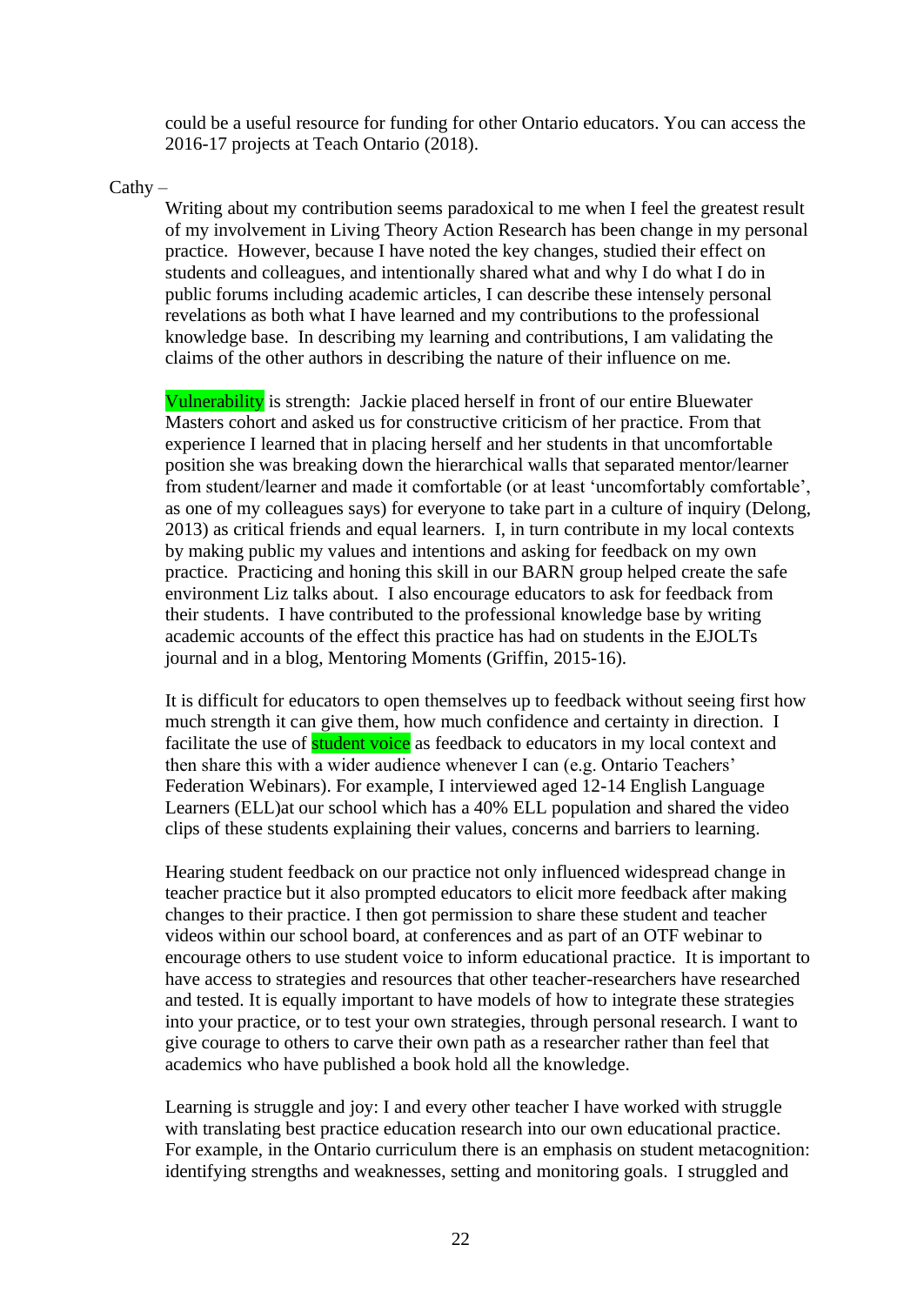struggled with how to make this authentic and meaningful rather than being the one to impose goals based on what I believed to be true. The battle ended up with me teaching my students to do their own action research projects and write their own learning skills for their report cards (Campbell, 2013 and Mentoring Moments Griffin, 2015-16). Jack has influenced me to treat the niggling feeling, the living contradiction, as the next challenge, a joyous opportunity to investigate how or why I am not living according to my values. In anything I write or post, in each of my professional development contexts, I unveil my struggle and try to convey the joy of working the problem through to the end.

### $Joy -$

'…bringing more fully into the world the expression of a loving, life-affirming energy, of justice, of compassion, of freedom, of gift, of talent and of knowledge creation' (Whitehead, 2007). This extract defines the values I hold as a person and as a practitioner, which I strive to hold and define through using a Living Theory methodology within my research, practice and professional voice.

This quote from an interview with Desmond Tutu (2013), strongly resonates with my value of 'Nurturing Responsiveness' (Mounter, 2012), reminding me of the sense of community and flourishing of humanity I feel is so important in Living Theory research: 'I need you, in order for me to be me; I need you to be you to the fullest'.

It is vital to engender a research space of reflective pause and renewal, a form of CPD for a profession that all too frequently faces the past and not the future in a rush of changes. The requirement is to create a research community space for the melding of minds, a dynamic, safe, challenging and exhilarating space and one in which to meet and enable others to meet in the physical and the virtual worlds. It is a place where time and distance have no meaning and barriers and borders do not exist, just the flow on a worldwide platform of renewal and energy defined within a Living Theory values-based framework.

My greatest learning came from opening this shared space for learning between the pupils and myself. I shared the cooperative research space of myself and my pupils (aged 6, 7, 8 years of age) in a rural mixed-age class in the south-west of England as we explored as researchers our own learning and influences on others. As a professional, I offer my research as a gift, but the pupils asked me a profound question one day, which transformed my practice, my values and my role as a researcher: 'Why is it only grown-ups that write about learning, when it is us that do the learning? Why haven't they asked us?' Child N (Mounter, 2008a) In our shared living-theory we offered an exploration of learning from two perspectives: the critical reflection and analysis of professional and pupil. The pupils critically engaged with learning theories, before constructing and offering their own.

On You Tube you can watch an extract of the children discussing the changes they felt should be made to a research model called TASC (Wallace, 2005) and how they had developed their ideas, even making a 3D model (Mounter, 2008b).

My educational influences on learning and my affirmation of cooperative research with my class is seen expressed in the educational relationship with my pupils, as I respond to their needs in relation to their learning. Our 'gift' is for each other, other learners and the educational profession is the QUIFF theory of learning constructed by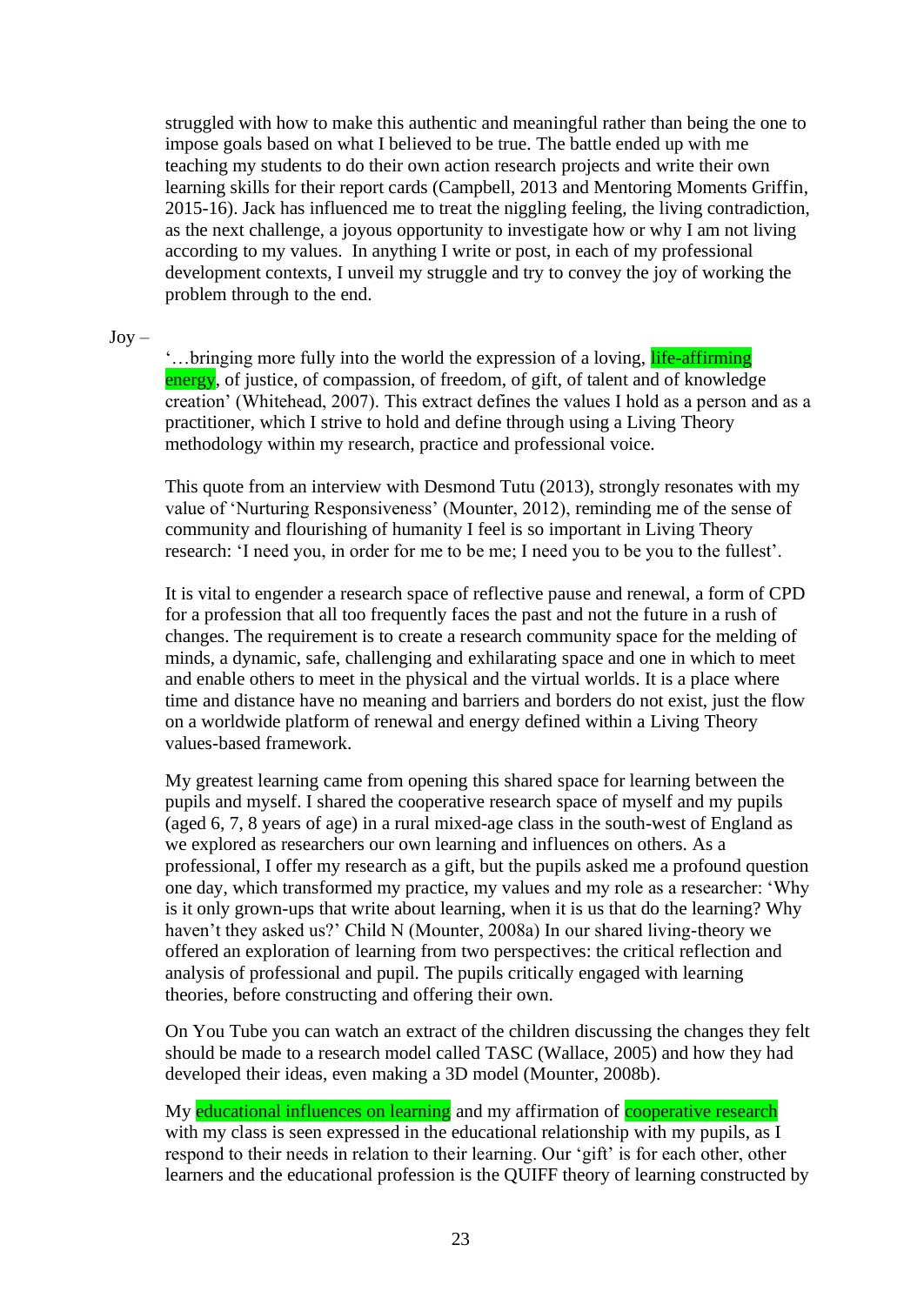the pupils. The sharing of our voices and research strengthened our gift, offering us personal and collective growth and transformation enriching the flourishing of humanity.

In the next section, we share our efforts to contribute to a better world by acting as global citizens and contextualize the global significance of Self-Study.

# **Our ways forward to contribute to a flourishing of humanity as global citizens**

Living (Educational) Theory methodology (Whitehead, 2008) engenders a reflective understanding of self, others and the ability to be part of a continual flow of energy for change. Whitehead (2017, p. 391)) states that this can add to the flourishing of humanity, a concept explored continually since Aristotle. Keyes (2002) defines flourish as, 'living within an optimal range of human functions, one that connotes goodness, generativity, growth and resilience'. Since humans are complex beings, there is no one way or best way forward. However, we believe we can make better progress together if each person is open and generous enough to make their contributions accessible and respectfully appreciative of that of others. In the spirit of 'walking our own talk' we share a few examples of what we have done that we believe contributes to the flourishing of humanity which may transcend the potentially negating barriers of nationalism or ways of thinking and limitations of traditional social science research methodologies.

From a 'personal and practical' perspective arising from our Living Theory work, we refer you to our work at the '1st Global Assembly on Knowledge Democracy: toward an ecology of knowledges', that took place in Cartagena Colombia on the 16th June 2017. This included contributions from Self-Study researchers from India, South Africa, Europe (including Ireland and the UK) Bolivia, Canada, Japan and China and the keynote from de Sousa Santos.

In considering this global significance of Self-Study research, we are aware of the dangers of imposing a theory of knowledge that can serve the interests of what de Sousa Santos (2014) calls 'epistemicide'. By **epistemicide** he means the killing off of knowledges by the current hegemony of West/neo-liberalist knowledge systems. As practitioner-researchers who have been successful in gaining academic recognition for our masters and doctoral degrees, we have experienced first-hand the pressures of epistemicide. We are committed to deeply heterogeneous and emancipatory approaches to knowledge. Through Self-Study research we see ourselves contributing to the empowerment of diverse knowledge communities and knowledge systems critical to the long-term sustainment of people and the planet. In making this contribution we acknowledge the pressures to conform to the current hegemony of West / neo- liberalist knowledge systems.

We also refer you to the Town Hall meeting, convened by Delong at the 2015 Action Research Network of the Americas Conference in Toronto. In this meeting we contributed to a global community of Living Theory Self-Study researchers with the help of multi-screen SKYPE contributions and 'living-posters' from many cultures and countries such as South Africa, Canada, India, the Republic of Ireland, Croatia and the UK (Delong, 2015).

We now share some individual thoughts on our ways forward as **global citizens**.

Jack –

My way forward is focused on learning how to develop and extend my co-operative ways of working and researching in enhancing the global influence of Living Theory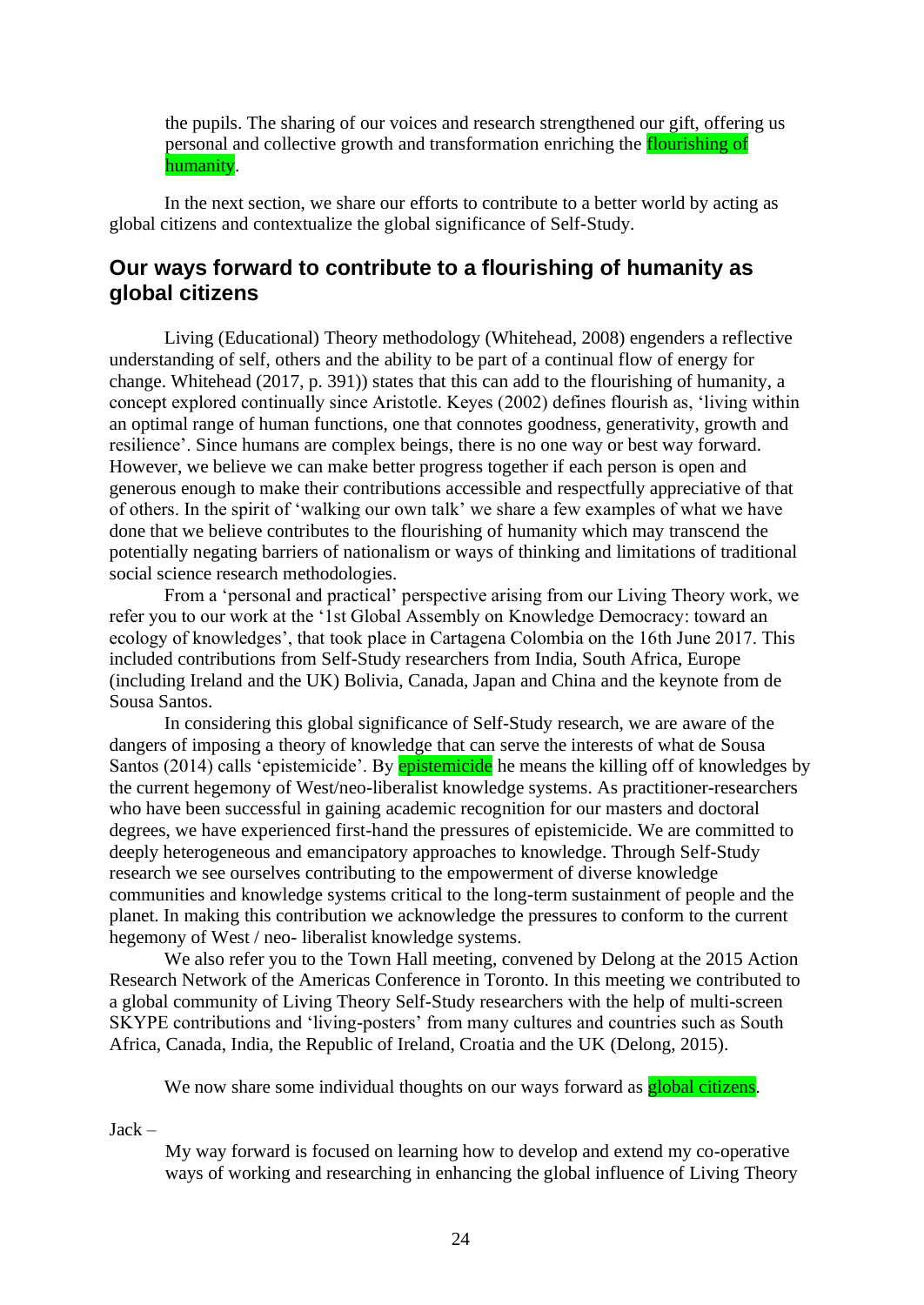research as a social movement. In particular, I am working and researching within organizations such as the Action Learning, Action Research Association, Action Research Network of the Americas, the Collaborative Action Research Network, The Bluewater Action Research Network, The Association for Teacher Education in Europe, the S-STEP group at AERA, as well as with Living Theory doctoral and postdoctoral researchers in the Educational Journal of Living Theory, to extend the influence of Living Theory research. This involves the clarification and communication of meanings of cosmopolitanism (Keizer-Remmers 2017) and global citizenship (Coombs, Potts & Whitehead, 2014). It also involves learning how to contribute as fully as I can to the spreading influence of the values and understandings of the international co-operative alliance (ICA 2018).

#### Jackie –

The way that I am taking forward and contributing to the flourishing of humanity is through the individuals and systems that I influence. It is in the capacities and accomplishments of the students, teachers and administrators who have asked and answered their own questions to improve themselves and their world that I see them contributing as global citizens.

If we focus on small incremental steps, through the teachers to the students, we build a future of values-based individuals that can be the change we wish to see (paraphrasing Ghandi). When I hear a teacher ask her students, 'How can you help me to teach you better?', that democratic living-culture-of-inquiry (Delong, 2013) that can transform the nature of the educational experience is evident. With students as young as 6-7 years of age (Schlosser, T., 2011; Mounter, J. 2008), 9-10 years (Bognar & Zovko, 2008), 10-11 years (Griffin, 2011) or 16-17 years (Campbell, 2011) we see them articulating their values and taking responsibility for improving their own learning. In small ways, these efforts contribute to improve the world and are in themselves part of the Living Theory social movement. It is also an issue of becoming truly democratic as we see Cathy asking her students to help her become a better teacher and learner and sharing her knowledge globally in her EJOLTs article (Griffin, 2013).

I continue to be involved in publishing in books and journals such as the Educational Journal of Living Theories and presenting at conferences globally such as ALARA World Congress, 2018.

### $Liz -$

One of the greatest challenges for classroom teachers is making time to understand and/or explain what they do, how they do it and most importantly, why they do it. We are so busy with the day to day demands that it is difficult to carve out time for reflection and collaboration. However, it has become readily apparent to me that the most valuable resource in education is the educator. When time and space is created for practitioners with a desire to improve what they are doing, as we did with BARN, the results are simply astounding. Practitioners gain insights about their values and become extremely aware of their influence on students, their colleagues, and their community in general. This heightened awareness influences their teaching which has a profound positive impact on student learning and improves interactions with colleagues and the school community.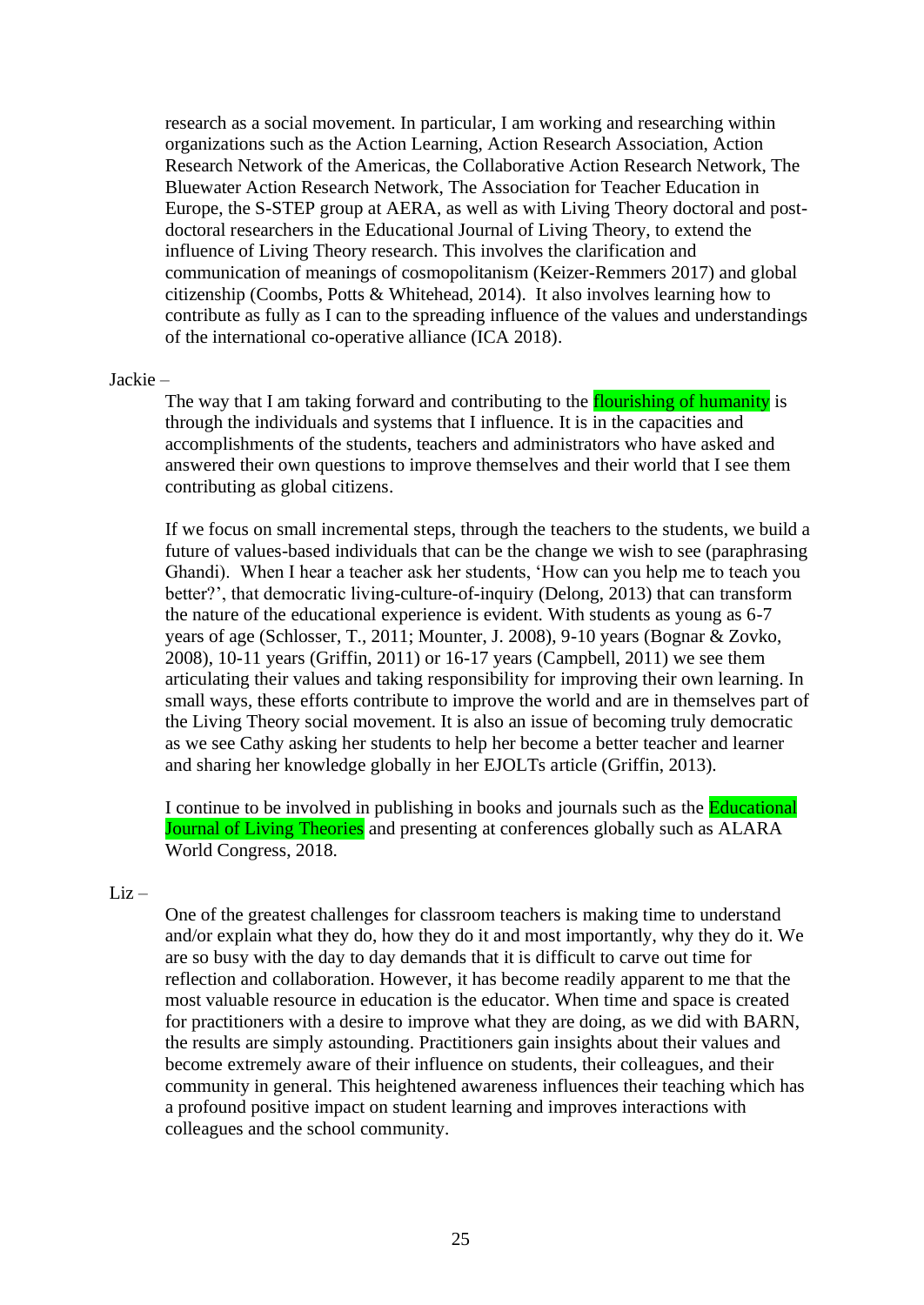Currently, I am in the process of writing the dissertation for my PhD which will include an account of my evolving living educational theory. My guiding question is, 'How has love influenced me as a teacher, researcher and learner?' Publicly sharing this account is one way I intend to contribute to the flourishing of humanity. After the completion of my PhD, I hope to be able to continue to support new and veteran educators through professional development opportunities and courses for credit in Bachelor of Education, Master's and PhD programs.

### $Cathy -$

Yesterday I walked into the classroom of a teacher who is working with his colleagues and me to improve our teaching of algebra. I turned my camera on and started recording. A challenge was presented to the class and they got to work. I panned the room and captured all students getting to work, busily talking, making charts, looking at the board, thinking in silence. I followed the teacher around and captured some conversations with students. "This is what I'm thinking…", "You know I'm not going to give you the answer, but I'm wondering why you tested so many of the ordered pairs?" "I think next I need to…" "I know this is the answer because…" BZZZZ - I check my phone that just vibrated, "There is some cool patterning happening in my room if you want to visit.".

When I arrived at the second classroom, the students were already into an individual consolidation activity but the teacher's eyes lit up when she saw me. She jumped right in, excited, "The lesson worked so well! I had to step out for a minute and when I came back in they were still all talking about the math! I just walked around and listened." I circulated the room and looked at what the students were writing. And **all**  of them were writing about math- WOW! They understood what they had learned. The answers were diverse and individual.

I have this vision of a school in which these real examples are the norm. Each individual is flourishing - motivated, engaged, learning. The perceived and real pressures have dropped away and what is felt by all is excitement in challenges, the joy in the struggle that is learning. Each individual is on a learning journey and is able to talk to others about the mistakes they have made, their successes, their challenges and the action they are going to take next. My way forward to realizing this vision is to model my own learning, to ask for feedback on my efforts to improve from teachers and students and to facilitate opportunities for individuals to identify their own values and concerns and to engage in Living Theory research. If I can influence educators to take control of their own learning, they will in turn influence students take control of theirs.

#### $Joy -$

My living values have at the heart a belief in ontological, epistemological and methodological democracy. As an active Living Theory researcher, I make a livingcommitment to a global methodological and knowledge egalitarianism and personal and collective growth and transformation, identified by Whitehead (2008) as 'the flourishing of humanity'. I am, as a way of being, 'Living Research', in my way of viewing and interpreting the world I interact with, adding to my Living-archive and thus my living-theory methodology. Living Theory research builds a community of knowledge creation and sharing by crossing all borders and recognizing each contribution to the educational knowledge base.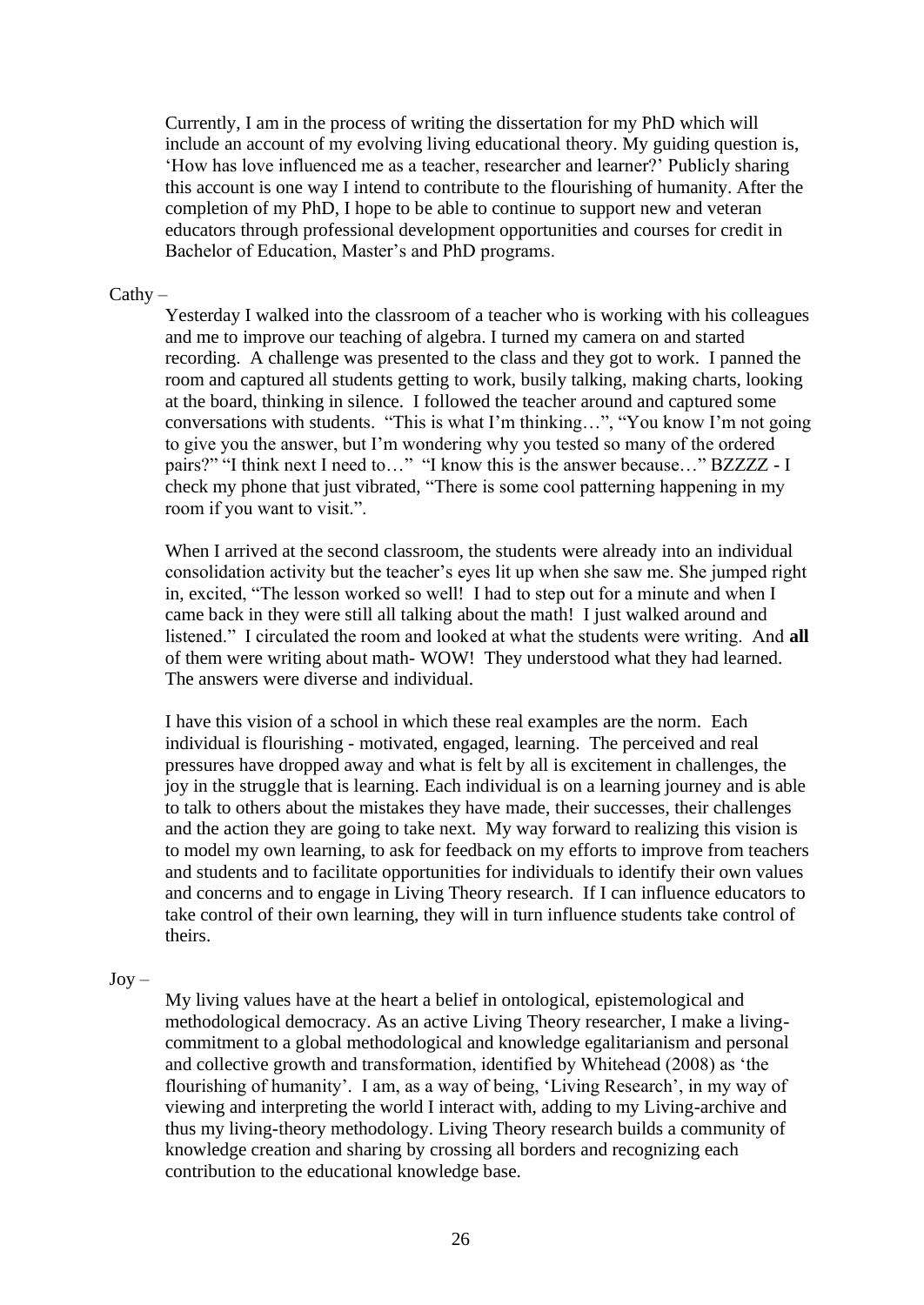#### Marie -

My current way forward to contribute to a flourishing of humanity globally is by learning how to cooperate with people in other communities and cultures who share my desire to realize humanitarian values in practice through extending the global influence of Living Theory as a social movement. Those with whom I am learning to cooperate include Living Theory doctoral and postdoctoral researchers working in diverse fields and countries. By working with the Editorial Board and Development Team of the Educational Journal of Living Theories I hope to contribute to the development of a platform for making freely accessible public accounts of professional educational-practitioners, which meet high academic and scholarly standards, and contribute to improving educational practice, opportunities and provision globally.

In our work we have been developing possibilities, which connect Living Theory, Self-Study researchers and communities. For instance, we encourage teachers to create and share their 'living-poster': an attractive A4 poster including text and images which provides brief details of the Self-Study context, interests, values that motivate them and that give their life and work meaning and purpose. It includes research passions, details of any publications, the url to their website (if they have one), contact details and the url to a three-minute YouTube video of them introducing themselves and their work. If you would share your living-poster this would enable us to extend the influences of Living Theory research as a social movement by bringing your self-studies into different professional community spaces and to contribute to global connections. An example can be seen by visiting living posters (2017) on Whitehead's website (1996-2018). Another way is to make contributions to EJOLTs and other journals in order to build the capacity of researchers to use multimedia to express their energy-flowing values and create the critical mass of teacher-researchers that Snow (2001) called for at the 2001 AERA.

In our concluding thoughts, we share how Living Theory and other forms of Self-Study can inform and improve practice and next steps.

## **Closing Thoughts and Next Steps for Teachers**

Our main concern has been to provide the evidence that demonstrates how Living Theory/Self Study can help to improve your teaching and educational influences in your students' learning. Improving the educational experiences of students, while enhancing professionalism, includes a Self-Study researcher gathering data and analyzing the data in terms of the values that constitute an improvement in educational influence in students' learning. It also includes submitting an explanation of these educational influences to a validation group of peers who will help to strengthen the comprehensibility, evidence, sociohistorical and sociocultural understandings and authenticity of the explanation. Self-Study researchers can learn much from the opportunities and challenges, including understanding how to differentiate between education and educational research and the role of academic literature in Self-Study theorizing and research.

We have stressed the importance of establishing and sustaining networks of practitioner-researchers committed to contributing to the flourishing of humanity. It is essential for professional growth and our ability to live authentic and productive lives to work within a community of people who share similar values. We are encouraging you to make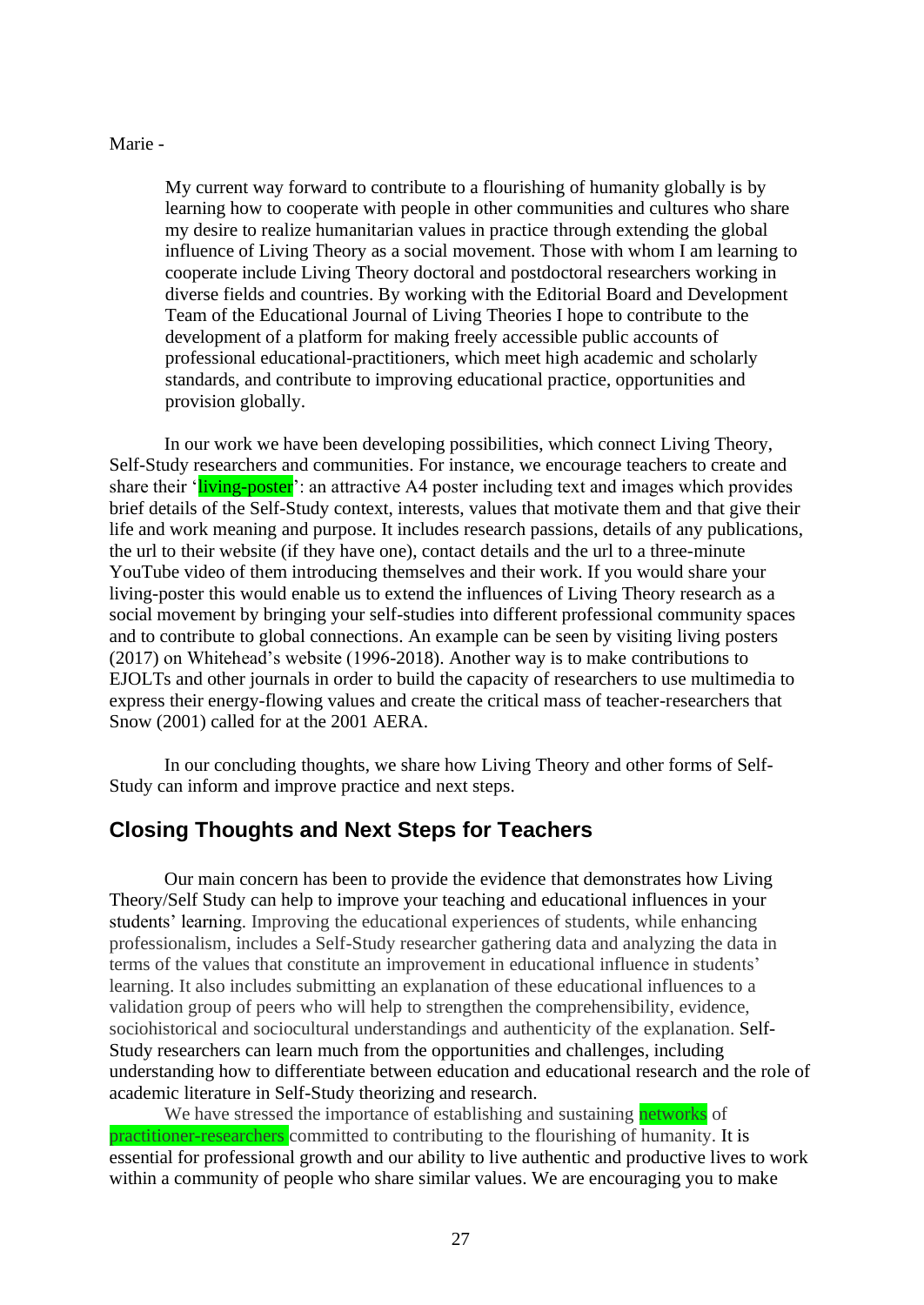connections with people who are passionate about learning, improving practice and generating educational knowledge. We believe that you will feel energized, especially during challenging and difficult times, by belonging to professional communities of Self-Study educators, like BARN. In acknowledging the important contribution that financial support and educational leadership can make in enabling you to research your own educational practices as continual professional development, we are encouraging you to seek out such financial support and leadership.

It is important to influence the nature of educational leadership. Sympathetic and committed supervisors and leaders of the research groups are most helpful in this process of generating living-educational-theories and gaining academic accreditation. In order to legitimize and respect the embodied knowledge of practitioners an influential leader, who has political understanding, who has access to resources and who has created his/her own livingtheory, is most helpful. In addition to political knowledge, that person needs a full understanding of how systems work and can assist in moving Living Theory and other forms of Self-Study research forward. Influential leaders do effect change in power and knowledgestructures: they can do this by sharing their values and research, by modelling and sharing their vulnerability (Delong, 2013, p. 26)**,** by recognizing and supporting practitioners that share their values and by dedicating themselves to researching their practice.

Self-Study researchers need to develop an awareness of the issues of power and knowledge that affects students' learning and their own. These issues also influence Living Theory and its emergence as a **social movement** (Whitehead, 2016). Wherever we are able, we try to influence others to ask co-workers and students to self-evaluate and to ask for evaluations of their practice from their peers and students. Where shared power exists, there is no hierarchy, only **democracy** and shared learning. Self-Study researchers can learn so much from students because we can work and research cooperatively with them to help them to improve their practice and to generate their own living-theories. We need more teachers who ask students, 'Help me to teach you better'. It is in the students' stories of transcendence that we find the passion to continue to encourage and support teachers to share their embodied knowledge and create their own living-theories.

Suggested next steps for teachers are closely connected with community-based research as Self-Study researchers participate in contributing to a global social movement of Living Theory researchers. While Self-Study researchers continue to act and research locally in seeking to improve practice and generate and share educational knowledge, they need to contribute to a global social movement of Self-Study researchers who are generating and sharing their living-educational-theories. This research will involve the submission of proposals to educational conferences and journals that publish Self-Study research.

For the sake of our planet and humanity, we need more individuals who are selfassessing, who conduct Self-Study, S-STEP, and Living Theory research. We hope that strong teachers and leaders can transcend the pressures of a constant barrage of dictums from the powers in the school systems, departments of education and universities telling them how to teach and how to lead and that they will stay true to their values as explanatory standards of judgment. By continuing to strengthen our local professional communities of Self-Study researchers and making global connections through S-STEP and other conferences (Delong 2018) it may be that we can stand together against **epistemicide** and draw strength to continue to improve students' learning and to challenge and confront wrong thinking.

We are hoping that you will contribute with us in sustaining a critical and creative engagement within a living-culture-of-inquiry that is focused on personal/professional improvement to contribute to a global social movement that is focused on the flourishing of humanity.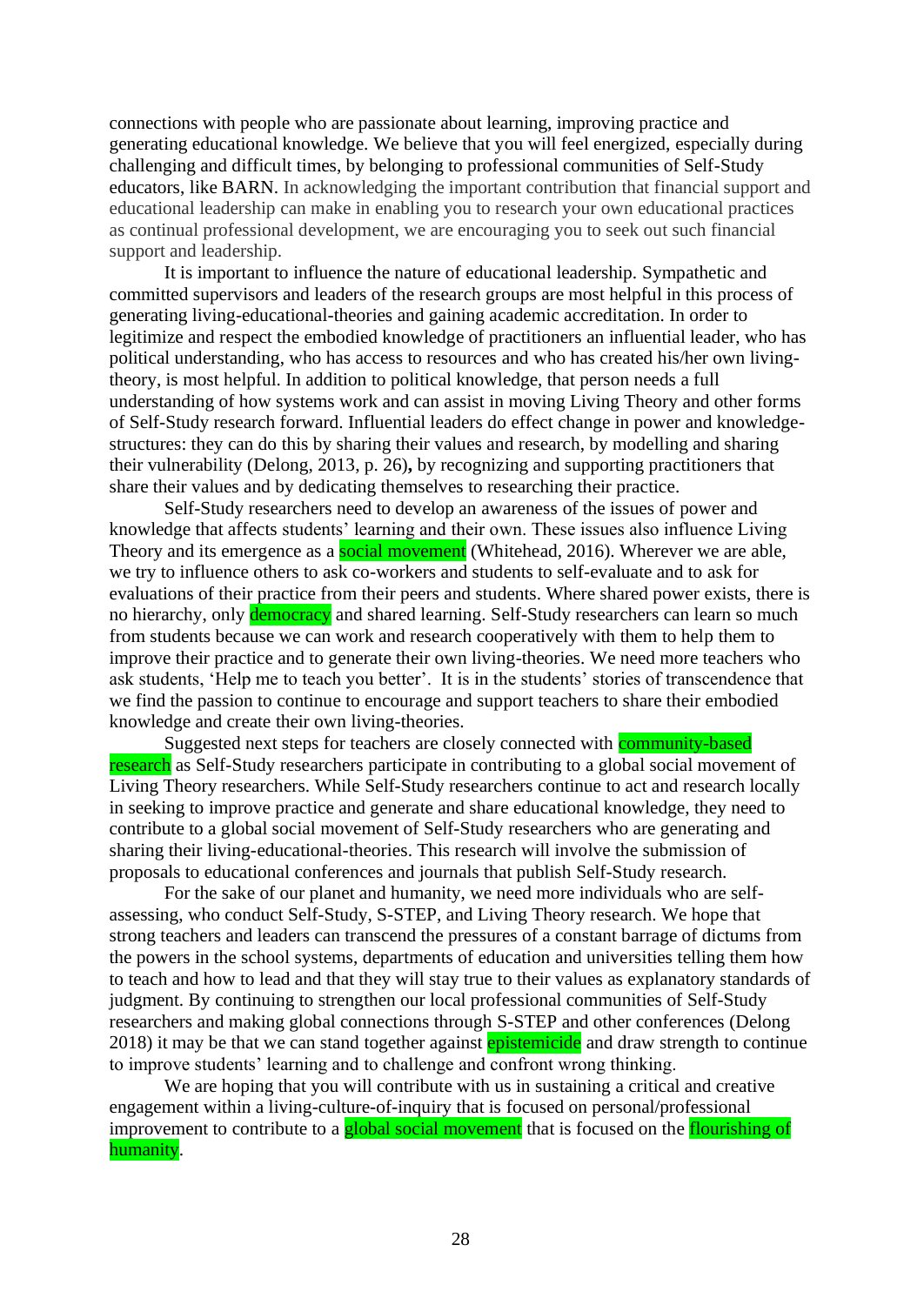## **References**

- Biesta, G. J. J. (2006) *Beyond Learning; Democratic Education for a Human Future*. Boulder: Paradigm Publishers.
- Bluewater District School Board (2017) *Bluewater Action Research Network*. Retrieved 27 November 2017 from<http://www.actionresearch.net/writings/posters/barn020617.pdf>
- Bognar, B, Zovko, M. (2008) Pupils as action researchers: improving something important in our lives. *Educational Journal of Living Theories* 1(1), 1-49. Retrieved 27 November 2017 from<http://ejolts.net/node/82>
- Boland, N. (2017) Travels in education: Towards Waldorf 2.0. *Educational Journal of Living Theories,* 10(12), 51-81. Retrieved 19 January 2018 from<http://ejolts.net/node/310>
- Bullock, S. M. & Fletcher, T. (2017) Teaching About Teaching Using Technology: Using Embodiment to Interpret Online Pedagogies of Teacher Education, in Garbett, D. & Ovens, A. (Ed) (2017) *Being Self-Study Researchers in a Digital World*. Switzerland: Springer International Publishing.
- Bullough, R. V., & Pinnegar, S. E. (2004) Thinking about the thinking about Self-Study: An analysis of eight chapters, in J. J. Loughran, M. L. Hamilton, V. Kubler LaBoskey, & T. L. Russell (Eds.) *International handbook of Self-Study of teaching and teacher educational practices* (pp. 313-342). Dordrecht, Netherlands: Kluwer Academic Publishers.
- Burton, D. and Bartlett, S. (2005) *Practitioner Research for Teachers*. London UK: Sage.
- Campbell, E. (2011) *Journey to the otherway: How can I improve my practice by living my values of love and joy more fully?* Master's research project. Brock University, St. Catharines, Ontario, Canada, 2011. Retrieved 29 November 2017 from [http://s3.spanglefish.com/s/11596/documents/bluewatermrp/lizcampbellmrp\(1\)opt.pdf](http://s3.spanglefish.com/s/11596/documents/bluewatermrp/lizcampbellmrp(1)opt.pdf)
- Campbell, E. (2013) The heART of learning: Creating a loving culture of inquiry to enhance self-determined learning in a high school classroom. *Educational Journal of Living Theories*, Volume 6(2), 45-61. Retrieved 16 February 2018 from [www.ejolts.net/node/214](http://www.ejolts.net/node/214)
- Campbell, E. (2017) *Teach Ontario website*. Retrieved 19/01/ 2018 from <https://www.teachontario.ca/docs/DOC-6833>
- Campbell, E, Delong, J, Griffin, C & Whitehead, J. (2013) [Introduction to living theory action](http://ejolts.net/node/211)  [research in a culture of inquiry transforms learning in elementary, high school and](http://ejolts.net/node/211)  [postgraduate settings.](http://ejolts.net/node/211) *Educational Journal of Living Theories*, 6(2); 1-11. Retrieved 29 November 2017 from<http://ejolts.net/node/209> .
- Castle 1-11. *The Proceedings of the S-STEP, Castle Conferences, numbers 1-11.* Retrieved on the 5 February 2018 from<https://www.castleconference.com/conference-history.html>
- Clayton,C., Johnson,C., Horn,M., (2017) *Disrupting Class*. New York: Social Development Books.
- Connolly, U. and James, C. (1998) Managing the school improvement journey: the role of continuing professional development, *Journal of In-Service Education*, 24(2), 271-282.
- Coombs S., Potts, M., Whitehead, J. (2014) *International Educational Development and Learning through Sustainable Partnerships: Living Global Citizenship*. London: Palgrave Macmillan.
- Cordingley, P., Bell, M., Rundell, B. and Evans, D. (2003). *The impact of collaborative CPD on classroom teaching and learning*. London: EPPI-Centre, Social Science Research Unit, Institute of Education, University of London. Retrieved 29 November 2017 from [http://eppi.ioe.ac.uk/cms/Default.aspx?tabid=133&language=en-US.](http://eppi.ioe.ac.uk/cms/Default.aspx?tabid=133&language=en-US)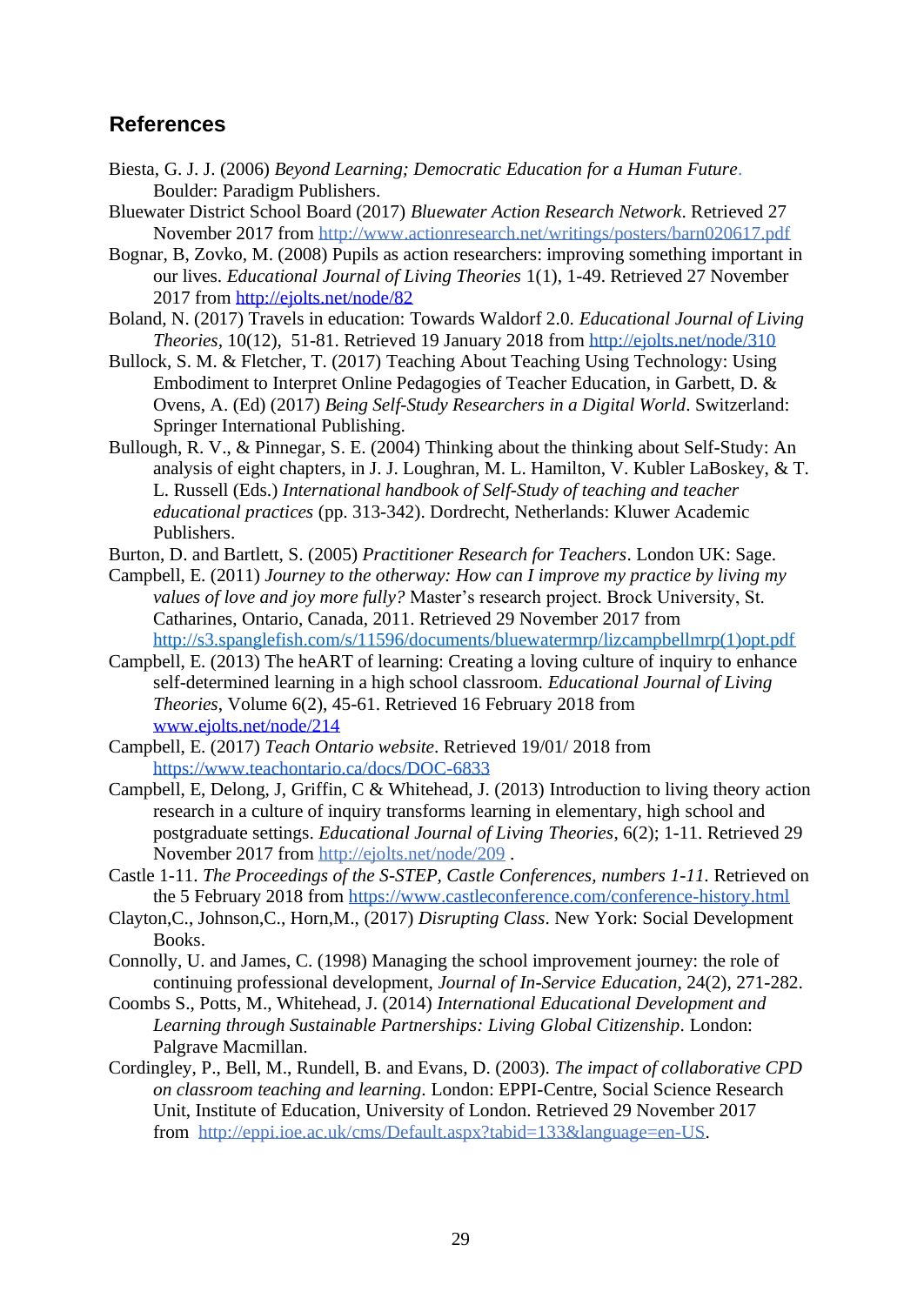- Delong, J. (2002) *How Can I Improve My Practice As A Superindendent of Schools and Create My Own Living Educational Theory?* PhD thesis, University of Bath, UK. Retrieved 27 November 2017 from<http://www.actionresearch.net/living/delong.shtml>
- Delong, J. (2013) Transforming teaching and learning through living-theory action research In a culture-of-inquiry. *Educational Journal of Living Theories*, 6(2), 25-44. Retrieved 19 March 2018 from http://ejolts.net/node/213
- Delong, J. (2015) *Successful proposal for the 2015 ARNA Symposia Session/Town Hall Meeting Joint Action - Learning with and from one another*. Retrieved 27 November 2017 from

<http://www.actionresearch.net/writings/arna/ARNA2015TownHallProposal090215.pdf>

- Delong, J. et al. (2001-2007) *Volumes i-viii of Passion in Professional Practice*. Retrieved 15th January 2018 from <http://schools.granderie.ca/ar/passion/index.html>
- Delong, J. (2002-2018) Website:<http://spanglefish.net/ActionResearchCanada>
- Delong, J. (2018) *Where do we go from here in contributing to 'The Action Learning and Action Research Legacy for Transforming Social Change?'* Successful workshop proposal accepted for the 2018 World Congress of the Action Learning, Action Research Association, Vermont, USA, 20-23 June 2018. Retrieved 19 March 2018 from <http://www.actionresearch.net/writings/jack/jwjddmhALARAworkprop250118.pdf>
- de Sousa Santos, B. (2014) *Epistemologies of the South: Justice against Epistemicide*. London: Paradigm Publishers.
- DFE (2011) The National Strategies 1997-2011. Retrieved 27 November 2017 from <https://www.gov.uk/government/publications/the-national-strategies-1997-to-2011>
- DFE (2016). Standards for Teachers' Professional Development. London: HMSO. Retrieved 26 February 2017 from [https://www.gov.uk/government/publications/standard-for](https://www.gov.uk/government/publications/standard-for-teachers-professional-development)[teachers-professional-development](https://www.gov.uk/government/publications/standard-for-teachers-professional-development)
- Donmoyer, R. (1996) Educational Research in an Era of Paradigm Proliferation: What's a Journal Editor to Do? *Educational Researcher*, 25(2), 19-25.
- EJOLTs (2008-2018) *Educational Journal of Living Theories.* Retrieved 19 January 2018 from [http://ejolts.net](http://ejolts.net/)
- Farrell, J.B. (2012) Transcending boundaries and borders: Constructing living theory through multidimensional inquiry, *Educational Journal of Living Theories*, 5(1), 27-48. Retrieved 27 November 2017 from <http://ejolts.net/node/192>
- Frankl, V. E. (1984) *Man's Search for Meaning* Revised and Updated. New York: Washington Square Press.
- Garbett, D. & Ovens, A. (Ed) (2017) *Being Self-Study Researchers in a Digital World*. Switzerland: Springer International Publishing.
- Ginott, H. (1972) *Teacher and Child*. New York: Colliers Books Macmillan Publishing Company.
- Griffin, C, (2011) *[How can I improve my Practice by Living my Values of Love,](http://s3.spanglefish.com/s/11596/documents/bluewatermrp/griffin%20mrp%202.pdf)*
- *[Trust and Authenticity more fully?](http://s3.spanglefish.com/s/11596/documents/bluewatermrp/griffin%20mrp%202.pdf)* M.Ed. dissertation, Brock University. Retrieved 27 November 2017 from

<http://s3.spanglefish.com/s/11596/documents/bluewatermrp/griffin%20mrp%202.pdf>

- Griffin, C. (2013) Transforming teaching and learning practice by inviting students to become evaluators of my practice *Educational Journal of Living Theories*, 6(2), 62-77. Retrieved 27 November 2017 from<http://ejolts.net/node/215>
- Griffin, C. (2015-16) *Mentoring Moments Website.* Retrieved 27 November 2017 from http://mentoringmoments.ning.com/profiles/blogs/what-if-students-wrote-their-ownlearning-skills-comments

Habermas J (1976) *Communication and the Evolution of Society*. London: Heinemann.

Hirst, P. (Ed.) (1983) *Educational Theory and its Foundation Disciplines.* London: RKP.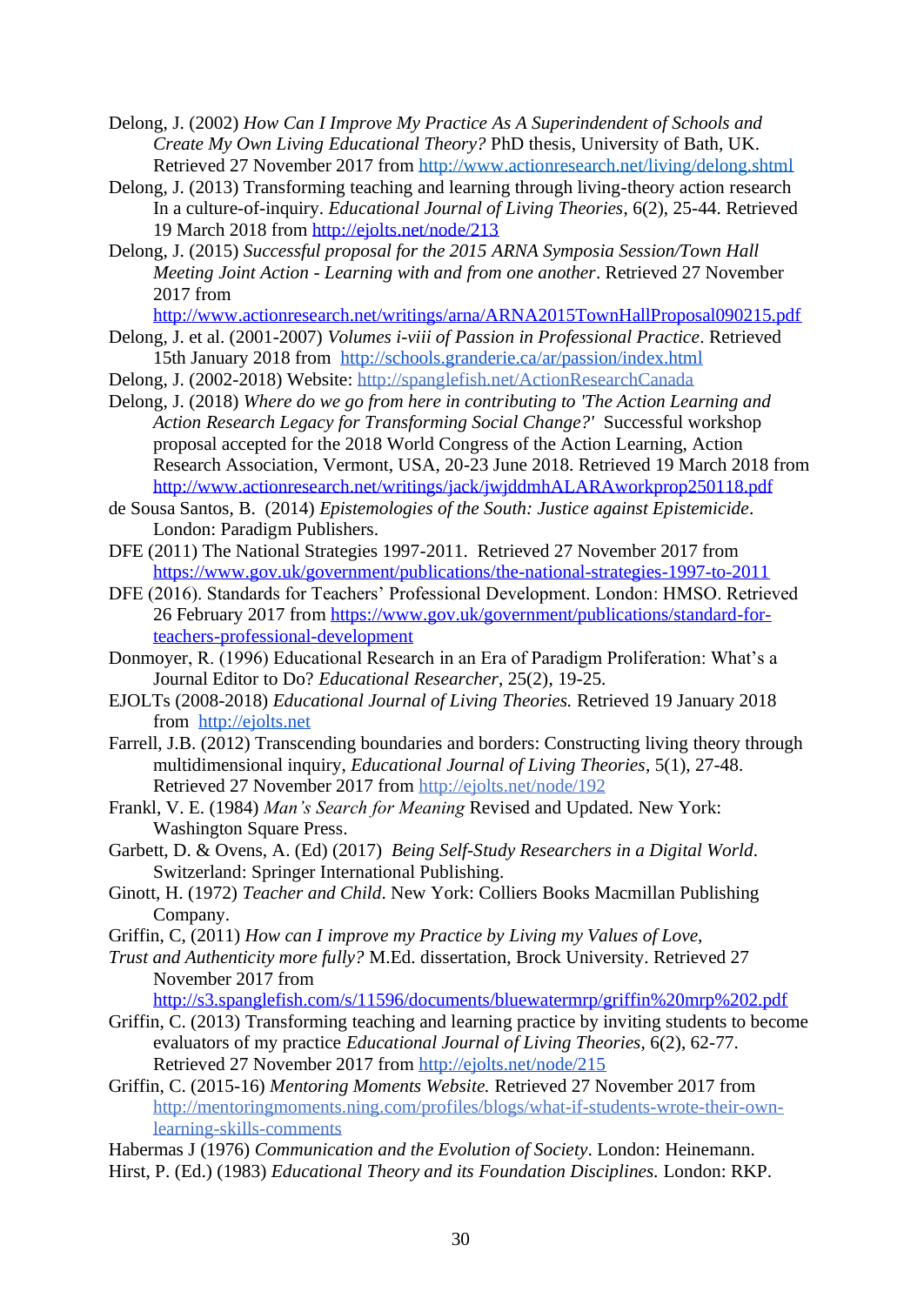- Huxtable M (2012) *How do I evolve living-educational-theory praxis in living-boundaries?* PhD thesis, University of Bath, UK. Retrieved 15 March 2018 from <http://www.actionresearch.net/living/mariehuxtable.shtml>
- ICA (2018) *International Co-operative Alliance*. Retrieved 19 January 2018 from <http://www.actionresearch.net/writings/coop/coopvalues.pdf>
- Keizer-Remmers, A. (2017*) Underneath the Surface of Cosmopolitanism: In search of cosmopolitanism in higher education*. Delft: Eburon Academic Publishers. Retrieved 27 November 2017 from<http://www.actionresearch.net/writings/keizer/keizer.pdf>
- Keyes C. L. M. (2002) The mental health continuum: From languishing to flourishing in life. *Journal of Health and Social Behavior*. 43, 207–222.
- Lather, P. (1986). Research as praxis. *Harvard Educational Review*, 56(3), 257–278.
- [Laidlaw, M. \(1996\)](http://www.actionresearch.net/living/moira2.shtml) *[How can I create my own living educational theory as I offer you an](http://www.actionresearch.net/living/moira2.shtml)  [account of my educational development?](http://www.actionresearch.net/living/moira2.shtml)* [PhD. University of Bath, UK.](http://www.actionresearch.net/living/moira2.shtml) Retrieved 28 November 2017 fromhttp://www.actionresearch.net/living/moira2.shtml
- Leitch, R. & Day, C.W. (2000) Action research and reflective practice: towards a holistic view. *Educational Action Research*, 8(1), 179-193.

Living Posters (2017) *Living Posters of June 2017*. Retrieved 5 February 2018 from <http://www.actionresearch.net/writings/posters/homepage020617.pdf>

Loughran J.J., Hamilton M.L., LaBoskey V.K., Russell T. (Eds), (2004) *First International Handbook of Self-Study of Teaching Teacher Education Practices*. London: Springer.

- Maturana, U. (1994). *A Student's Prayer,* translated by Losada, M. F. (1994) El Sentido de lo Humano. Dolmen Ediciones, Santiago de Chile.
- *Mentoring Moments Website:* [http://mentoringmoments.ning.com/profiles/blogs/what-if](http://mentoringmoments.ning.com/profiles/blogs/what-if-students-wrote-their-own-learning-skills-comments)[students-wrote-their-own-learning-skills-comments](http://mentoringmoments.ning.com/profiles/blogs/what-if-students-wrote-their-own-learning-skills-comments) )
- Mooney, R. L. (1957). The researcher himself, in *Research for curriculum improvement, Association for Supervision and Curriculum Development,* 1957 yearbook (pp.154– 186). Washington, DC: Association for Supervision and Curriculum Development.
- Mounter, J. (2012) *As a Headteacher Researcher how can I demonstrate the impact and selfunderstandings drawn from Living Theory Action Research, as a form of Continual Professional Development in education?*' MA Dissertation, University of Bath, UK. Retrieved 20 November 2017 from

<http://www.actionresearch.net/writings/module/joymounterma.pdf>

- Mounter, J. (2008a) *Can Children Carry Out Action Research About Learning, Creating Their Own Learning Theory?* MA unit on Understanding Learning and Learners, University of Bath, UK. Retrieved 27 November 2017 from <http://www.actionresearch.net/writings/tuesdayma/joymounterull.pdf>
- Mounter, J. (2008b) *You Tube of children.* Retrieved 19 January 2018 from [www.youtube.com/watch?v=hH2-5xexbAQ](http://www.youtube.com/watch?v=hH2-5xexbAQ)
- Mounter, J. (2006) *Language Of Learning To The Language Of Educational Responsibility*. MA Second Enquiry Unit. University of Bath, UK. Retrieved 10 July 2015 from <http://www.actionresearch.net/writings/tuesdayma/joymounteree207.pdf>
- OME (2018) *Ontario Ministry of Education website*. Retrieved 20 November, 2017 from <http://www.edu.gov.on.ca/eng/>
- Parsons, S. A., Vaughn, M., Malloy, J. A. & Pierczynski, M. (2017) *[Teaching and Teacher](http://dx.doi.org/10.1016/j.tate.2017.01.018)  [Education](http://dx.doi.org/10.1016/j.tate.2017.01.018)* [64 \(May, 2017\);](http://dx.doi.org/10.1016/j.tate.2017.01.018) 12-25.
- Pillay, D., Naicker, I. & and Pithouse-Morgan, K. (2016). *Writing Academic Autoethnographies: Imagination, Serendipity and Creative Interactions*. Rotterdam: Sense Publishers.

Pithouse-Morgan, K. & Samaras, A. (2017) Thinking in Space: Virtual Bricolage Self-Study for Future- Oriented Teacher Professional Learning, in Garbett, D. & Ovens, A. (Ed.) (2017)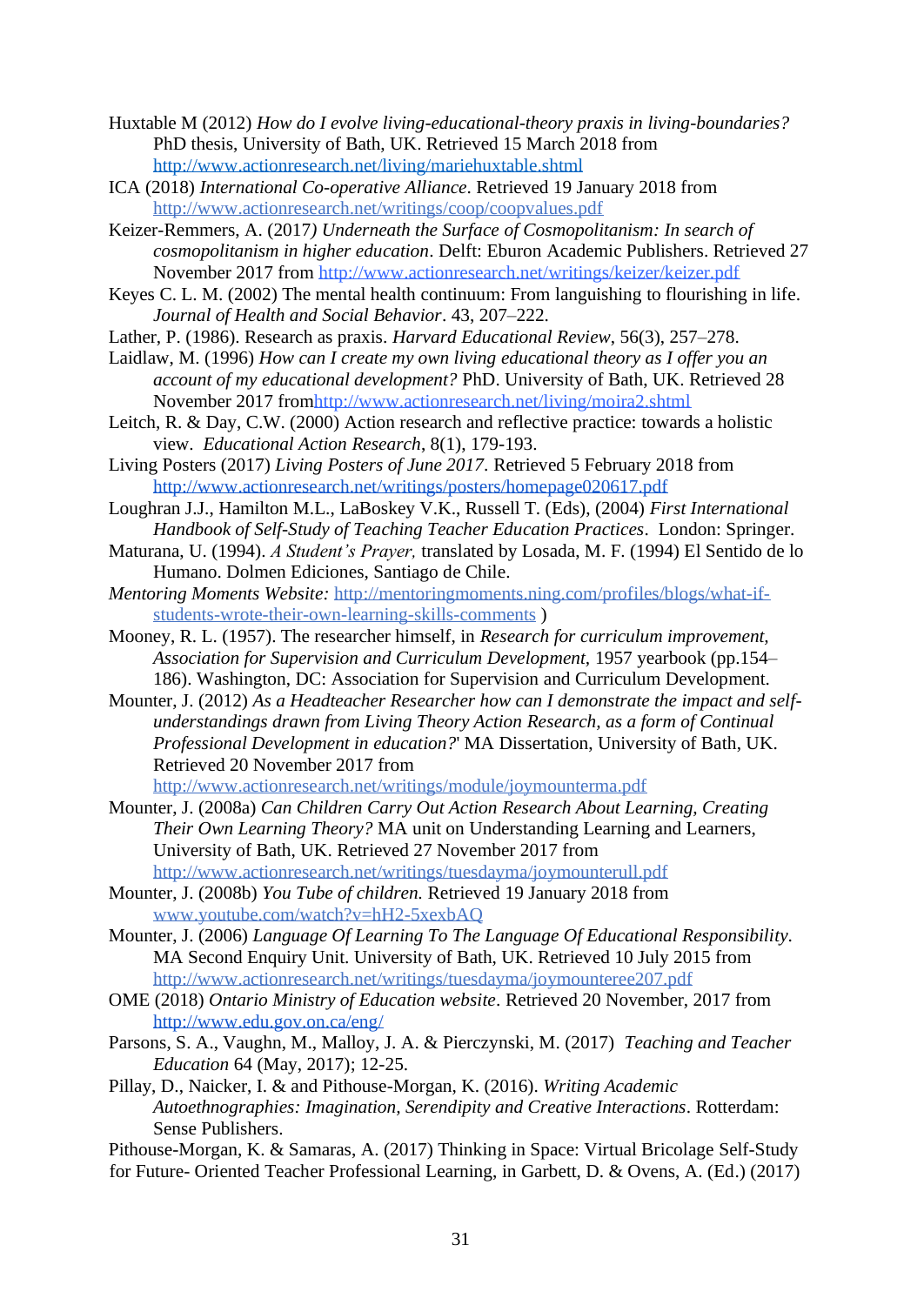*Being Self-Study Researchers in a Digital World.* Switzerland: Springer International Publishing.

Popper, K. (1975) *The logic of Scientific Discovery*. London: Hutchison & Co.

- Pound, R. (2003) *How can I improve my health visiting support of parenting? The creation of an alongside epistemology through action enquiry.* Ph.D. thesis, University of the West of England. Retrieved on 19 March 2018 from <http://www.actionresearch.net/living/pound.shtml>
- Pring, R., 2000. *Philosophy of Educational Research*. London: Continuum.
- Schlosser, T. (2011) *Involving Primary Students as Co-Researchers to Improve Their Reading Skills.* M.Ed. dissertation, Brock University. Retrieved 27 November 2017 from

[ActionResearchCanada/documents/BluewaterMRP/TawmyaSchlosserMRPfinal.doc](http://s3.spanglefish.com/s/11596/documents/bluewatermrp/tawmyaschlossermrpfinal.doc)

Snow, C. E. (2001) Knowing What We Know: Children, Teachers, Researchers. Presidential Address to AERA, 2001, in Seattle, in *Educational Researcher*, 30(70); 3-9.

Suderman-Gladwell, G, (2001) *The Ethics of Personal, Narrative, Subjective Research*. Master's Dissertation, Brock University. Retrieved 28 November 2017 from <http://www.actionresearch.net/writings/values/gsgma.PDF>

- Teacher Education Quarterly (1995) Self-Study and Living Educational Theory. *Teacher Education Quarterly, 22(3).* California: California Council on Teacher Education.
- Terre Blanche, M., & Durrheim, K. (1999). Social constructionist methods. In M. Terre Blanche & K. Durrheim (Eds.), *Research in practice: Applied methods for the social sciences* (pp. 147-177). Cape Town, SA: University of Cape Town Press.
- Tetteh, E. (2017) *Keynotes for the 2018 ALARA Conference*. Retrieved 27 November 2017 from<http://www.actionresearch.net/writings/alara2018/alara2018keynotes.pdf>
- Tidwell, D., Heston, M. & Fitzgerald, L. (Ed.) (2008) *Research Methods for the Self-Study of Practice.* Dordrecht: Springer.
- Tutu, D. (2013) *Who we are: Human uniqueness and the African spirit of Ubuntu*. Templeton Prize, 2013 . Retrieved 29 November 2017 from [https://www.youtube.com/watch?time\\_continue=1&v=0wZtfqZ271w](https://www.youtube.com/watch?time_continue=1&v=0wZtfqZ271w)
- Wallace, Belle. (2005) *Thinking Skills and Problem Solving – An Inclusive Approach: A Practical approach for Teachers in Primary Schools.* London: Fulton.
- Whitehead, J. (1976a) *An 11-14 Mixed Ability Project in Science: The Report on a local curriculum Development. DRAFT March 1976*. Retrieved 27 November 2017 from http://www.actionresearch.net/writings/jack/jwmaemarch1976all.pdf
- Whitehead, J. (1976b) *An 11-14 Mixed Ability Project in Science: The Report on a local curriculum Development. FINAL August 1976.* Retrieved 27 November 2017 from <http://www.actionresearch.net/writings/ilmagall.pdf>
- Whitehead, J. (1989) Creating a living educational theory from questions of the kind, "How do I improve my practice?'. *Cambridge Journal of Education*, 19(1); 41-52.
- Whitehead, J. (1996-2018) Website [http://www.actionresearch.net](http://www.actionresearch.net/writings/mastermod.shtml) for masters: [\(http://www.actionresearch.net/writings/mastermod.shtml\)](http://www.actionresearch.net/writings/mastermod.shtml) for doctoral degrees: [\(http://www.actionresearch.net/living/living.shtml\)](http://www.actionresearch.net/living/living.shtml); for living posters: http://www.actionresearch.net/writings/posters.pdf
- Whitehead, J. (1993) *The Growth of Educational Knowledge: Creating your own living educational theories.* Bournemouth: Hyde.
- Whitehead J. (2004) What Counts as Evidence in Self-Studies of Teacher Education Practices. In: Loughran J.J., Hamilton M.L., LaBoskey V.K., Russell T. (eds) *International Handbook of Self-Study of Teaching and Teacher Education Practices,* pp. 871-903. Springer International Handbooks of Education, Vol 12. Dordrecht: Springer.